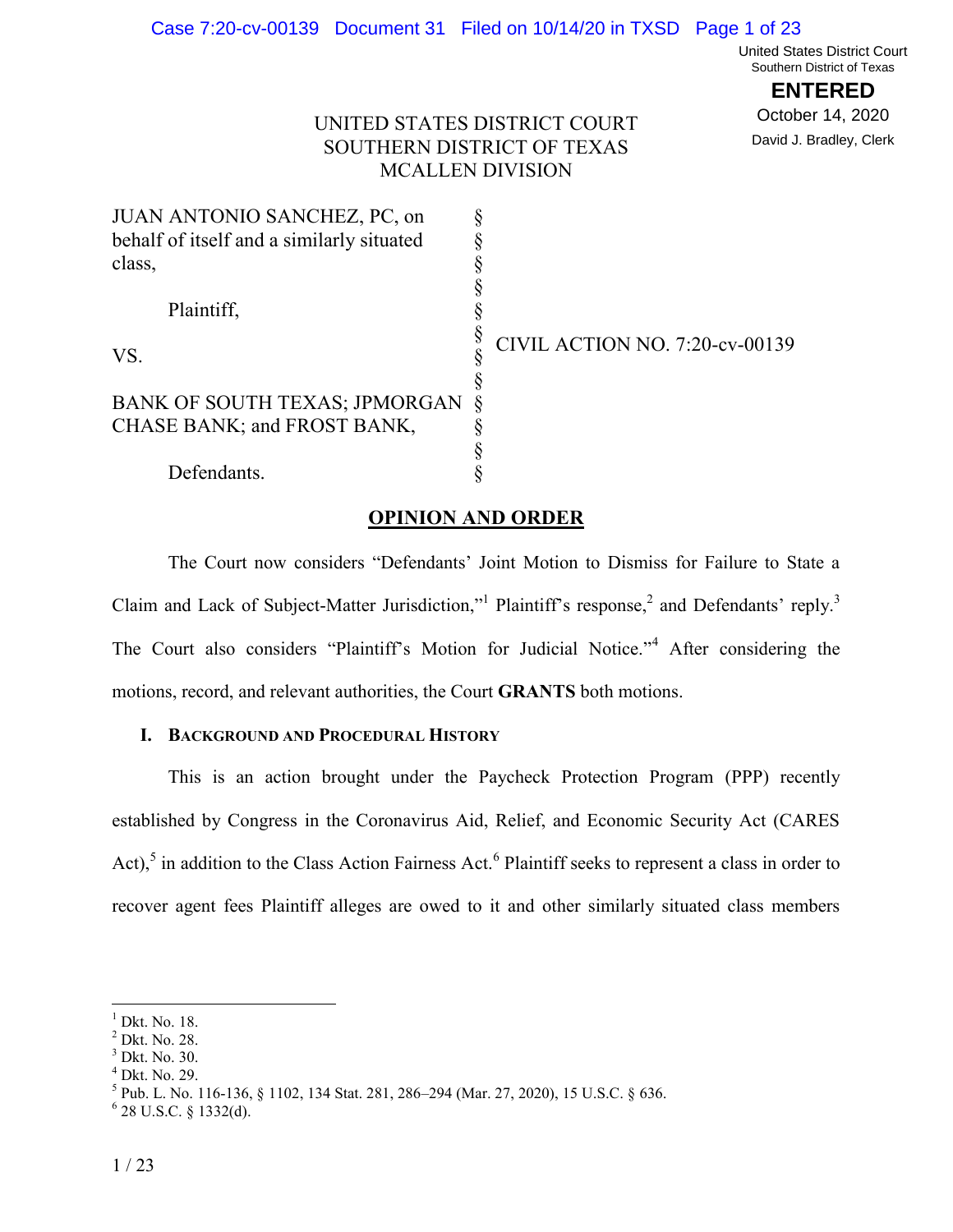#### Case 7:20-cv-00139 Document 31 Filed on 10/14/20 in TXSD Page 2 of 23

pursuant to the PPP and its implementing regulations, which create a federal loan program designed to financially assist small businesses during the COVID-19 pandemic.<sup>7</sup>

 Mr. Juan Antonio Sanchez is an individual and licensed Certified Public Accountant who owns Plaintiff Juan Antonio Sanchez, PC, a professional corporation in the State of Texas.<sup>8</sup> Plaintiff corporation "assists taxpayers and small business with taxes in McAllen, Texas and surrounding communities."<sup>9</sup> Plaintiff alleges it "assisted its clients with preparing their application(s) for a PPP loan" from the Defendant banks,  $10$  who act as PPP-approved lenders.  $11$ As the agent for Plaintiff's clients who applied for PPP loans, Plaintiff submitted one application to Defendant Bank of South Texas for \$95,600; one application to Defendant JPMorgan Chase Bank, NA for \$459,600; and three applications to Defendant Frost Bank totaling \$74,000.<sup>12</sup> Plaintiff alleges that it is entitled to "regulatorily required Agent Fees" that the Defendants have wrongfully kept for themselves<sup>13</sup> because Plaintiff allegedly complied with all applicable PPP regulations and is entitled to agent  $fees^{14}$  that are meant to incentivize agents to assist PPP loan applicants.<sup>15</sup>

Plaintiff's first and chief cause of action is its request for a "a declaration, in accordance with SBA Regulations and pursuant to the [federal] Declaratory Judgment Act that Defendants

<sup>10</sup> *Id.* at 2,  $\P$  1.

 $\overline{a}$ 

 $12$  *Id.* at 9, **1** 38.  $13$  *Id.* at  $7-\overline{8}$ , **[1]** 32–33.

 $^{15}$  *Id.* at 7,  $\overline{9}$  27.

 $^7$  Dkt. No. 16 (Plaintiff's "First Amended Class Action Complaint for Declaratory Relief and Damages"). This is Plaintiff's live complaint. Dkt. No. 25 at 2 n.11. Congress has extended and modified the PPP. Paycheck Protection Program and Health Care Enhancement Act, Pub. L. No. 116-139, 134 Stat. 620 (Apr. 24, 2020); Paycheck Protection Program Flexibility Act of 2020, Pub. L. No. 116-142, 134 Stat. 641 (June 5, 2020). According to Plaintiff, in March 2020, the CARES Act provided for "\$377 billion in federally-funded loans to small businesses and a \$500 billion governmental lending program, administered by the United States Department of Treasury [sic] and the Small Business Administration, a United States government agency that provides support to entrepreneurs and small businesses," including \$349 billion to fund the PPP in accordance with the Small Business Administration's "7(a) Loan Program" under 15 U.S.C. § 636(a). Dkt. No. 16 at 4, ¶¶ 15–16.

 $8$  Dkt. No. 16 at 1, ¶ 1.

 $^{9}$  *Id.* at 1–2, ¶ 1.

<sup>&</sup>lt;sup>11</sup> *Id.* at  $7. \n\overline{9}$  31.

 $^{14}$  *Id.* at 9,  $\frac{100 \text{ m/s}}{37-40}$ .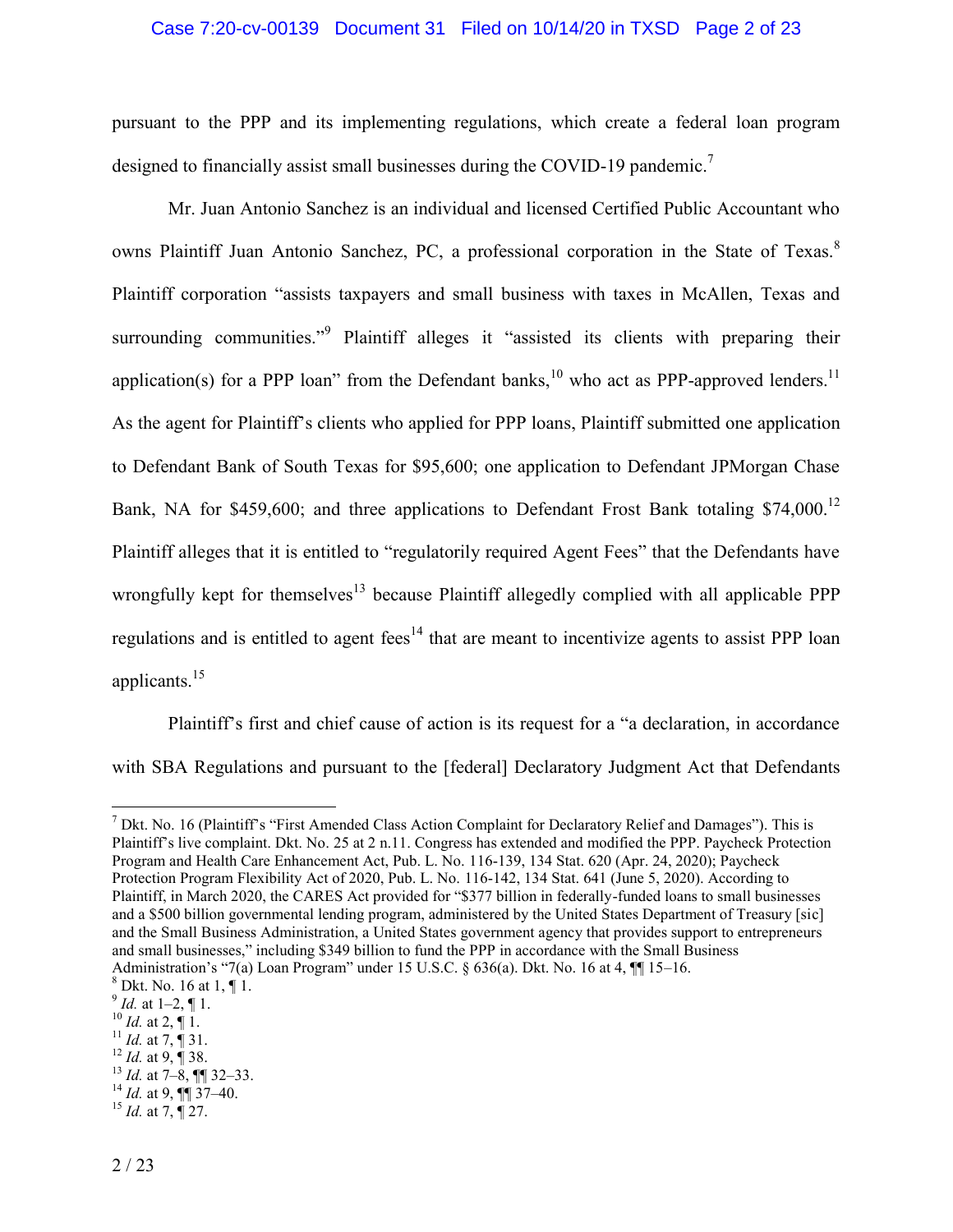## Case 7:20-cv-00139 Document 31 Filed on 10/14/20 in TXSD Page 3 of 23

are obligated to set aside money to pay, and to pay the Agent Fees the PPP Agents have earned for the work performed on behalf of their clients that received a PPP loan from the Defendants."<sup>16</sup> Plaintiff also brings claims for violation of state law, specifically unjust enrichment, conversion, and breach of implied contract,  $17$  and class action allegations under Federal Rule of Civil Procedure 23<sup>18</sup> for an allegedly owed amount over \$5 million on behalf of a putative class.<sup>19</sup> On July 22, 2020, prior to Plaintiff completing service on Defendants Chase Bank and Frost Bank, Defendant Bank of South Texas filed a motion to dismiss Plaintiff's original complaint.<sup>20</sup> Within 21 days, Plaintiff timely<sup>21</sup> filed its first amended complaint, the live pleading.<sup>22</sup> Accordingly, the Bank of South Texas's independent motion to dismiss<sup>23</sup> is **DENIED AS MOOT**. Within two weeks of Plaintiff's first amended complaint, Defendants filed the instant joint motion to dismiss Plaintiff's amended complaint.<sup>24</sup> Pending the Court's decision on the motion to dismiss, the Court stayed discovery until November 3, 2020.<sup>25</sup> Plaintiff responded to the motion to dismiss,  $^{26}$  and Defendants replied,  $^{27}$  and the motion is ripe for consideration.

The Court briefly pauses to note that this kind of litigation is springing up nationwide, consisting now of over fifty lawsuits alleging a failure to pay agent fees under the PPP.<sup>28</sup> The United States Judicial Panel on Multidistrict Litigation has declined to consolidate the cases.<sup>29</sup> On August 17, 2020, the first decision in this area was issued by the Northern District of Florida,

<sup>&</sup>lt;sup>16</sup> Dkt. No. 16 at 13–14, ¶ 64 (citation omitted).

 $17$  *Id.* at 14–19,  $\P$  66–100.

 $^{18}$  *Id.* at 10–13,  $\overline{99}$  49–60.

 $^{19}$  *Id.* at 2, ¶ 5.

<sup>&</sup>lt;sup>20</sup> Dkt. No. 14. Defendant Bank of South Texas also attempted to pay Plaintiff. Dkt. No. 28 at 3 n.5.

<sup>21</sup> *See* FED. R. CIV. P. 15(a)(1)(B).

<sup>22</sup> Dkt. No. 16.

<sup>23</sup> Dkt. No. 14.

<sup>24</sup> Dkt. No. 18.

<sup>25</sup> Dkt. No. 25.

<sup>26</sup> Dkt. No. 28.

<sup>27</sup> Dkt. No. 30.

<sup>28</sup> *In re Paycheck Prot. Program Agent Fees Litig.*, No. MDL 2950, 2020 WL 4673430, at \*1 (J.P.M.L. Aug. 5, 2020). <sup>29</sup> *Id.* at \*3.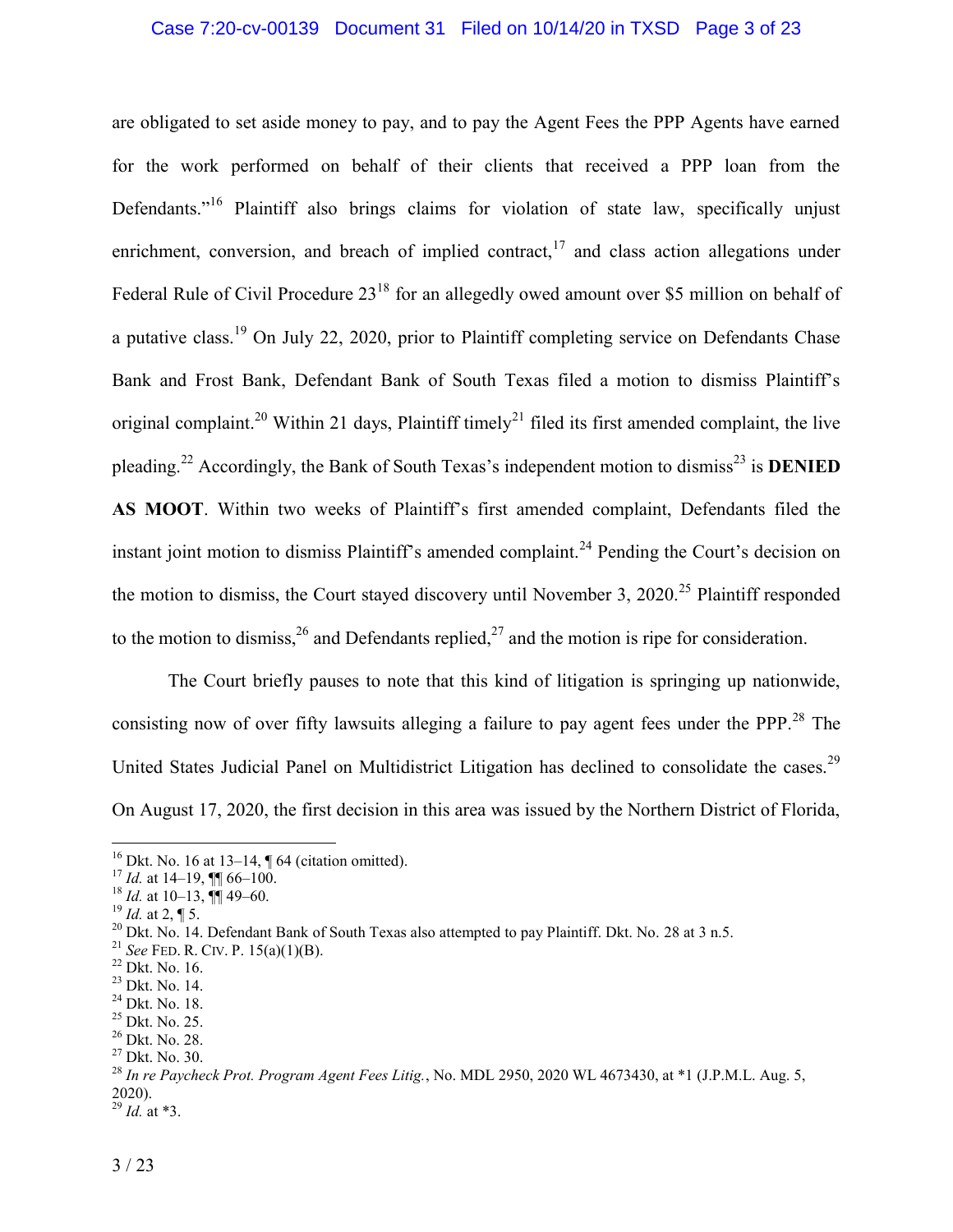holding that agents who assist applicants with a PPP are not entitled to agent fees in the absence of an agreement with the lenders.<sup>30</sup> On September 21, 2020, the Southern District of New York substantially agreed.<sup>31</sup> This Court believes it is the third to address this issue, and substantively joins the emerging consensus described by the Northern District of Florida and Southern District of New York for the reasons elaborated below.

## **II. MOTION FOR JUDICIAL NOTICE**

Before the Court assesses Defendants' motion to dismiss, the Court acknowledges "Plaintiff's Motion for Judicial Notice" which requests the Court take judicial notice of various documents available on the United States Small Business Administration's and United States Treasury's respective websites pursuant to Federal Rule of Evidence  $201(b)$ .<sup>32</sup> The Court first notes that Plaintiff's motion lacks the required averments for opposed motions<sup>33</sup> or a caption that the motion is unopposed. $34$  Nevertheless, the Court now considers the motion.

It is well-established that a Court may consider matters of public record in assessing a Federal Rule of Civil Procedure  $12(b)(6)$  motion to dismiss.<sup>35</sup> Plaintiff's motion is superfluous. The Court will consider matters of public record as necessary in determining Defendants' motion to dismiss. Accordingly, Plaintiff's motion for judicial notice<sup>36</sup> is **GRANTED**, but the Court admonishes Plaintiff that such a motion is inutile.

## **III.MOTION TO DISMISS**

<sup>30</sup> Pierce Atwood LLP, *COVID-19: Florida Federal Court First to Dismiss PPP Agent Fee Class Action*, JD SUPRA (Aug. 28, 2020), https://www.jdsupra.com/legalnews/covid-19-florida-federal-court-first-to-12299/ (citing *Sport & Wheat, CPA, PA v. ServisFirst Bank, Inc.*, No. 3:20CV5425-TKW-HTC, 2020 WL 4882416 (N.D. Fla. Aug. 17, 2020)).

<sup>31</sup> *Johnson v. JPMorgan Chase Bank, N.A.*, No. 20-CV-4100 (JSR), 2020 WL 5608683 (S.D.N.Y. Sept. 21, 2020) (Rakoff, J.); *cf. Steven L. Steward & Assocs., P.A., v. Truist Bank*, No. 620CV1083ORL40GJK, 2020 WL 5939150 (M.D. Fla. Oct. 6, 2020).

 $32$  Dkt. No. 29.

<sup>33</sup> *See* LR7.1.D.

<sup>34</sup> *See* LR7.2.

<sup>35</sup> *Norris v. Hearst Tr.*, 500 F.3d 454, 461 n.9 (5th Cir. 2007).

 $36$  Dkt. No. 29.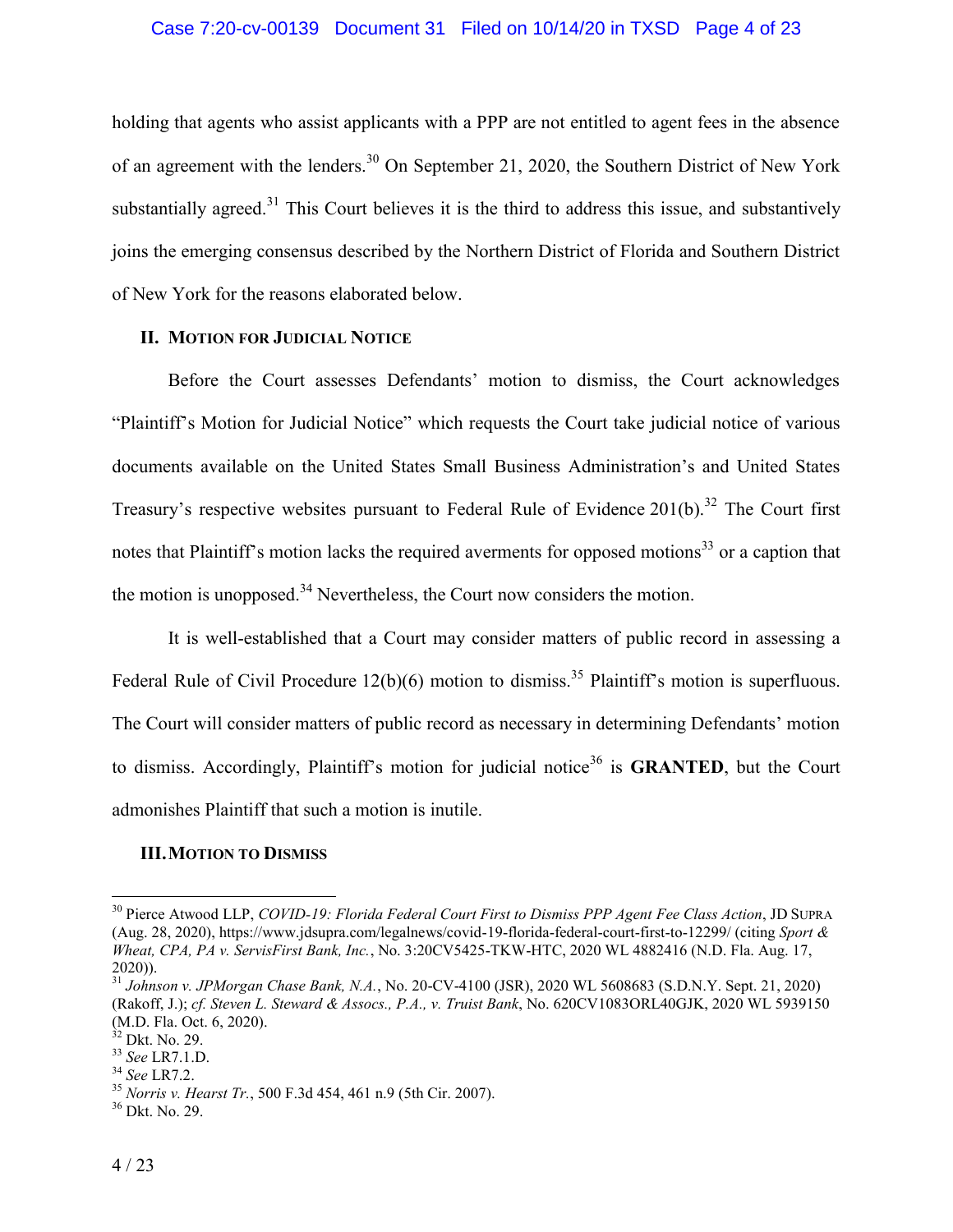## **a. Preliminary Issue**

As a threshold matter, the Court notes Plaintiff's response brief lacks numbered paragraphs entirely, hindering the Court's reference to Plaintiff's arguments. The Court cautions Plaintiff that all briefs should consistently number each paragraph to properly comply with the Federal Rules of Civil Procedure.<sup>37</sup>

## **b. Jurisdiction**

This Court has jurisdiction under 28 U.S.C. § 1331 because this action concerns the federal Declaratory Judgment Act and federal CARES Act and the latter's federal regulations.<sup>38</sup>

## **c. Legal Standard**

The Court uses federal pleading standards to determine the sufficiency of a complaint.<sup>39</sup> "A motion to dismiss an action for failure to state a claim admits the facts alleged in the complaint, but challenges plaintiff's right to relief based upon those facts."<sup>40</sup> Under Federal Rule of Civil Procedure 12(b)(6), to avoid dismissal, the complaint "must contain sufficient factual matter, accepted as true, to 'state a claim to relief that is plausible on its face."<sup>41</sup> The Court reads the complaint as a whole<sup>42</sup> and accepts all well-pleaded facts as true (even if doubtful or suspect<sup>43</sup>) and views those facts in the light most favorable to the plaintiff (because a

 $37$  FED. R. CIV. P. 7(b)(2) ("The rules governing captions and other matters of form in pleadings apply to motions and other papers."); FED. R. CIV. P. 10(b) (emphasis added) ("A party must state its claims or defenses *in numbered paragraphs*, each limited as far as practicable to a single set of circumstances.").

 $38$  Dkt. No. 16 at 2,  $\P$  6.

<sup>39</sup> *See Genella v. Renaissance Media*, 115 F. App'x 650, 652–53 (5th Cir. 2004).

<sup>40</sup> *Crowe v. Henry*, 43 F.3d 198, 203 (5th Cir. 1995) (quotation omitted).

<sup>41</sup>*Ashcroft v. Iqbal*, 556 U.S. 662, 678 (2009) (quoting *Bell Atl. Corp. v. Twombly*, 550 U.S. 544, 570 (2007)).

<sup>42</sup> *See Gulf Coast Hotel-Motel Ass'n v. Miss. Gulf Coast Golf Course Ass'n*, 658 F.3d 500, 506 (5th Cir. 2011) ("While the allegations in this complaint that the Golf Association's anticompetitive acts 'substantially affected interstate commerce' are not sufficient on their own, the complaint here read as a whole goes beyond the allegations rejected in *Twombly* and *Iqbal*.").

<sup>43</sup> *Twombly*, 550 U.S. at 555–56.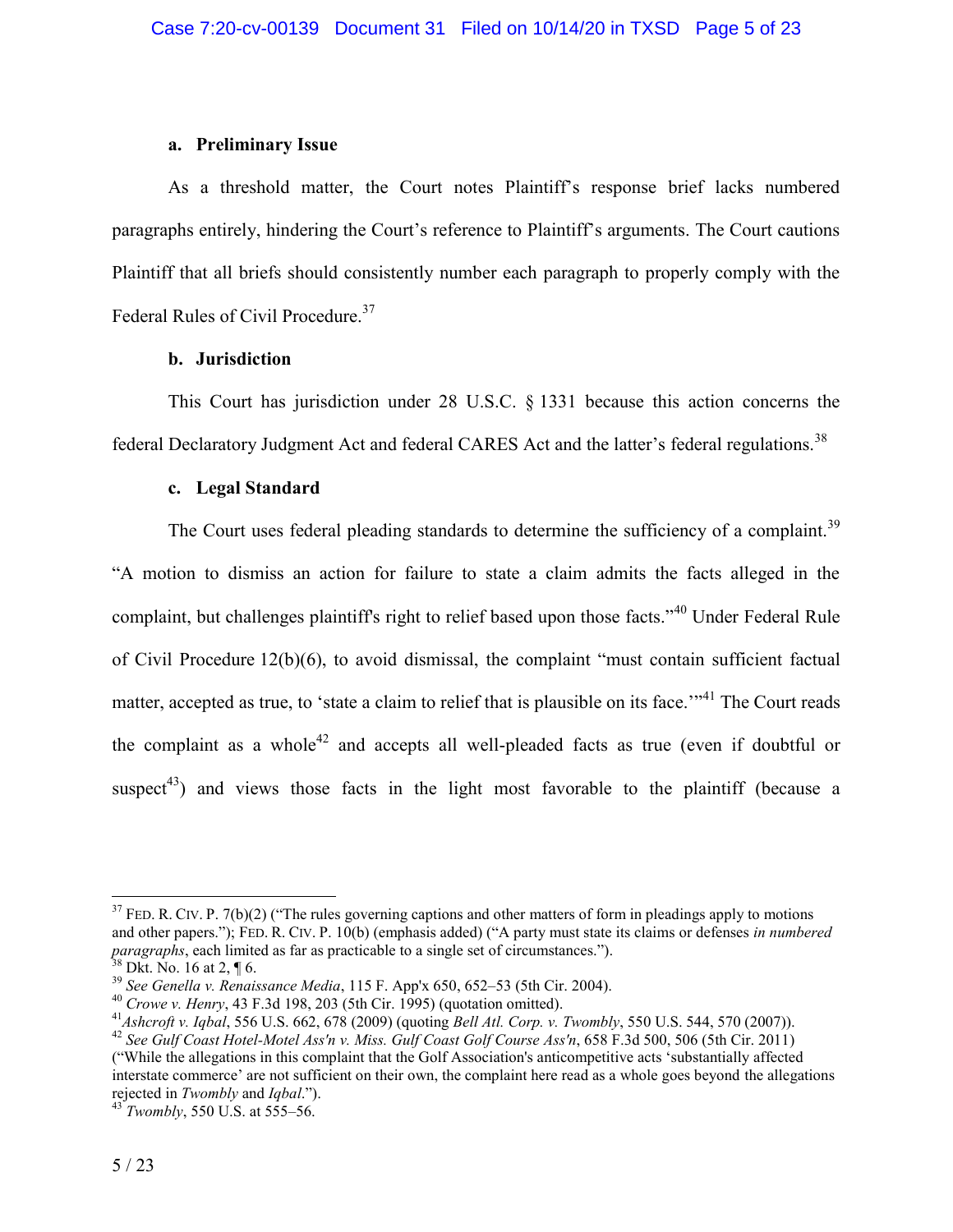Rule  $12(b)(6)$  motion is viewed with disfavor<sup>44</sup>), but will not strain to find inferences favorable to the plaintiff,<sup>45</sup> but also will not indulge competing reasonable inferences that favor the Defendant.<sup>46</sup> A plaintiff need not plead evidence<sup>47</sup> or even detailed factual allegations, especially when certain information is peculiarly within the defendant's possession,  $48$  but must plead more than "'naked assertion[s] devoid of 'further factual enhancement'" or "[t]hreadbare recitals of the elements of a cause of action, supported by mere conclusory statements" to survive a motion to dismiss.<sup>49</sup>

In evaluating a motion to dismiss, Courts first disregard any conclusory allegations or legal conclusions<sup>50</sup> as not entitled to the assumption of truth,<sup>51</sup> and then undertake the "contextspecific" task, drawing on judicial experience and common sense, of determining whether the remaining well-pled allegations give rise to entitlement to relief.<sup>52</sup> "A claim has facial plausibility when the plaintiff pleads factual content that allows the court to draw the reasonable inference that the defendant is liable for the misconduct alleged."<sup>53</sup> Courts have "jettisoned the [earlier] minimum notice pleading requirement"<sup>54</sup> and the complaint must plead facts that

<sup>44</sup> *Leal v. McHugh*, 731 F.3d 405, 410 (5th Cir. 2013) (quoting *Turner v. Pleasant,* 663 F.3d 770, 775 (5th Cir. 2011) ("This court construes facts in the light most favorable to the nonmoving party, 'as a motion to dismiss under 12(b)(6) "is viewed with disfavor and is rarely granted."'")).

<sup>45</sup> *Dorsey v. Portfolio Equities, Inc.*, 540 F.3d 333, 338 (5th Cir. 2008).

<sup>46</sup> *See Lormand v. US Unwired, Inc.*, 565 F.3d 228, 267 (5th Cir. 2009).

<sup>47</sup> *Copeland v. State Farm Ins. Co.*, 657 F. App'x 237, 240–41 (5th Cir. 2016).

<sup>48</sup> *See Innova Hosp. San Antonio, LP v. Blue Cross & Blue Shield of Ga., Inc.*, 892 F.3d 719, 730 (5th Cir. 2018) (holding that pleading "on information and belief" is acceptable when the inference of culpability is plausible).

<sup>49</sup> *Iqbal*, 556 U.S. at 678 (quoting *Twombly*, 550 U.S. at 557); *see also id.* at 679 (holding that a complaint that

<sup>&</sup>quot;do[es] not permit the court to infer more than the mere possibility of misconduct" does not suffice to state a claim). <sup>50</sup> *In re Great Lakes Dredge & Dock Co. LLC*, 624 F.3d 201, 210 (5th Cir. 2010) (quotation omitted) ("We do not accept as true conclusory allegations, unwarranted factual inferences, or legal conclusions.").

<sup>51</sup> *Mustapha v. HSBC Bank USA, NA*, No. 4:11-CV-0428, 2011 WL 5509464, at \*2 (S.D. Tex. Nov. 10, 2011) (Hanks, J.) ("[A] court is not required to accept conclusory legal allegations cast in the form of factual allegations if those conclusions cannot reasonably be drawn from the facts alleged.").

<sup>52</sup> *Iqbal*, 556 U.S. at 678–79; *see also Fernandez-Montez v. Allied Pilots Ass'n,* 987 F.2d 278, 284 (5th Cir. 1993) ("[C]onclusory allegations or legal conclusions masquerading as factual conclusions will not suffice to prevent a motion to dismiss").

<sup>53</sup> *Iqbal*, 556 U.S. at 678.

<sup>54</sup> *St. Germain v. Howard*, 556 F.3d 261, 263 n.2 (5th Cir. 2009).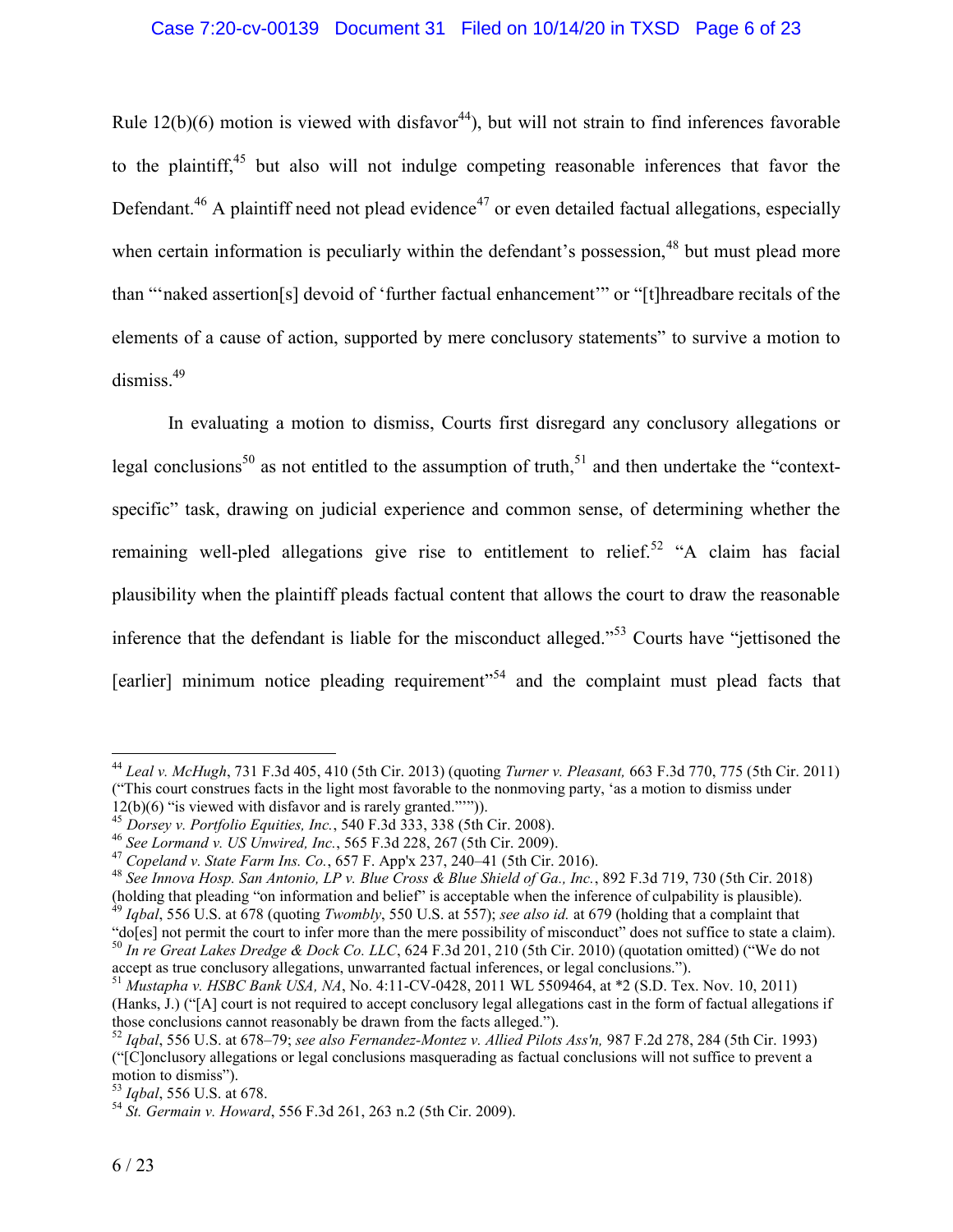## Case 7:20-cv-00139 Document 31 Filed on 10/14/20 in TXSD Page 7 of 23

"nudge" the claims "across the line from conceivable to plausible,"<sup>55</sup> because discovery is not a license to fish for a colorable claim.<sup>56</sup> The complaint must plead every material point necessary to sustain recovery; dismissal is proper if the complaint lacks a requisite allegation.<sup>57</sup> However, the standard is only "to determine whether the plaintiff has stated a legally cognizable claim that is plausible, not to evaluate the plaintiff's likelihood of success."<sup>58</sup>

The Court is limited to assessing only the complaint, its proper attachments, documents incorporated into the complaint by reference, and matters of which the Court may take judicial notice.<sup>59</sup> Attachments to the complaint become part of the pleadings for all purposes.<sup>60</sup> but the Court is not required to accept any characterization of them because the exhibit controls over contradictory assertions, <sup>61</sup> except in the case of affidavits.<sup>62</sup> Because the focus is on the pleadings, "if, on a motion under Rule 12(b)(6) or 12(c), matters outside the pleadings are presented to and not excluded by the court, the motion must be treated as one for summary judgment under Rule  $56$ ,"<sup>63</sup> but not if the material is a matter of public record<sup>64</sup> and not if a

<sup>55</sup> *Iqbal*, 556 U.S. at 680 (quoting *Twombly*, 550 U.S. at 570).

<sup>56</sup> *Barnes v. Tumlinson*, 597 F. App'x 798, 799 (5th Cir. 2015); *see Iqbal*, 556 U.S. at 678–79 ("Rule 8 marks a notable and generous departure from the hypertechnical, code-pleading regime of a prior era, but it does not unlock the doors of discovery for a plaintiff armed with nothing more than conclusions.").

<sup>57</sup> *Rios v. City of Del Rio*, 444 F.3d 417, 421 (5th Cir. 2006); *accord Campbell v. City of San Antonio*, 43 F.3d 973, 975 (5th Cir. 1995).

<sup>58</sup> *Doe ex rel. Magee v. Covington Cty. Sch. Dist. ex rel. Keys*, 675 F.3d 849, 854 (5th Cir. 2012) (quoting *Lone Star Fund V (U.S.), L.P. v. Barclays Bank PLC*, 594 F.3d 383, 387 (5th Cir. 2010))

<sup>59</sup> *Dorsey v. Portfolio Equities, Inc.*, 540 F.3d 333, 338 (5th Cir. 2008).

<sup>60</sup> *Nishimatsu Constr. Co. v. Hous. Nat'l Bank*, 515 F.2d 1200, 1206 (5th Cir. 1975) (citing FED. R. CIV. P. 10(c)).

<sup>61</sup> *Kamps v. Baylor Univ.*, 592 F. App'x 282, 284 n.1 (5th Cir. 2014)

<sup>62</sup> *Bosarge v. Miss. Bureau of Narc.*, 796 F.3d 435, 440–41 (5th Cir. 2015) ("[W]hile the affidavits may be considered as an aid to evaluating the pleadings, they should not control to the extent that they conflict with [plaintiff's] allegations.").

 $63$  Fed. R. CIV. P. 12(d).

<sup>64</sup> *Joseph v. Bach & Wasserman, L.L.C.*, 487 F. App'x 173, 178 n.2 (5th Cir. 2012) (per curiam) (citing *Funk v. Stryker Corp.*, 631 F.3d 777, 783 (5th Cir. 2011)); *Norris v. Hearst Tr.*, 500 F.3d 454, 461 n.9 (5th Cir. 2007) ("[I]t is clearly proper in deciding a 12(b)(6) motion to take judicial notice of matters of public record.").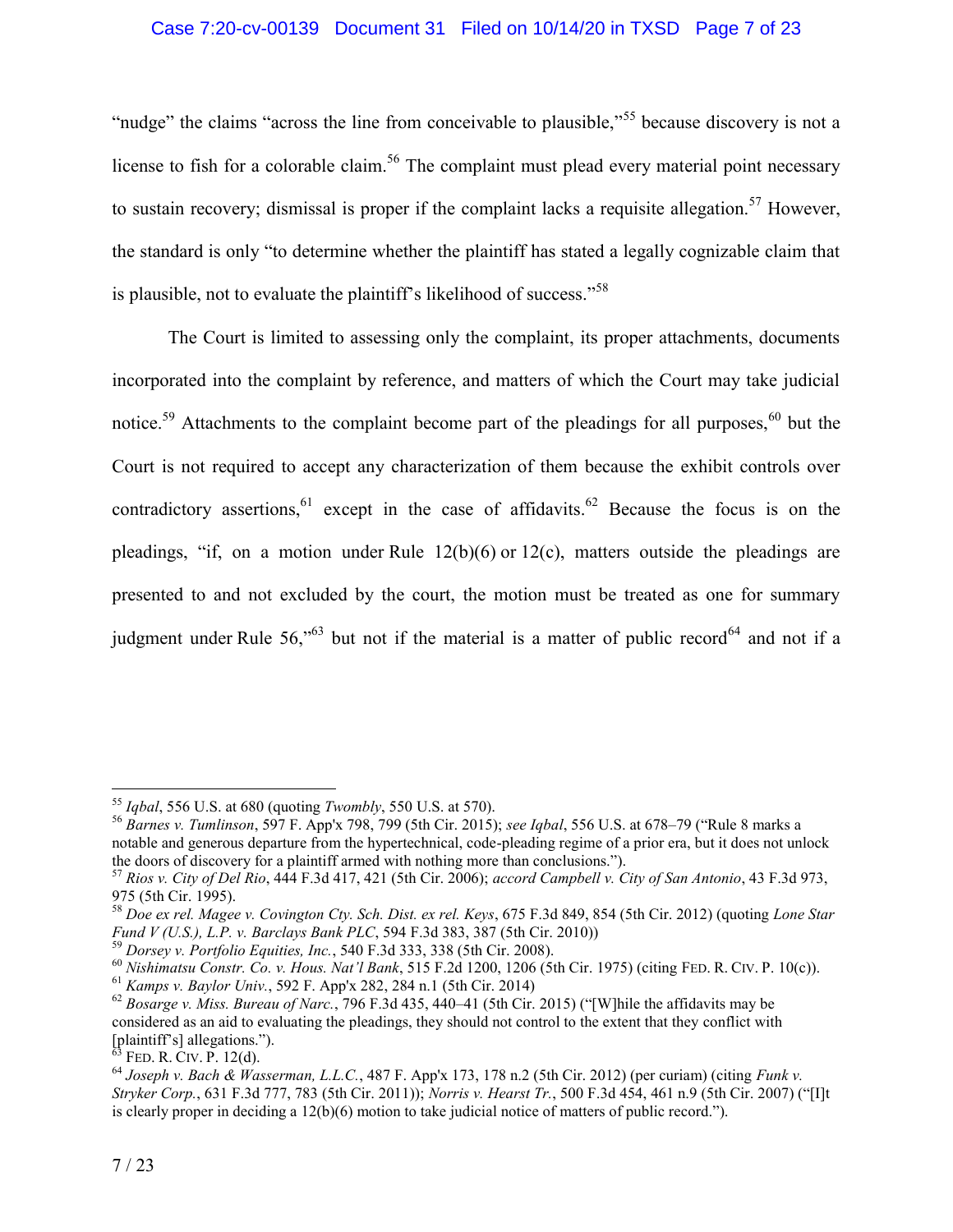## Case 7:20-cv-00139 Document 31 Filed on 10/14/20 in TXSD Page 8 of 23

defendant attaches documents to a motion to dismiss that are "referred to in the plaintiff's complaint and are central to her claim."<sup>65</sup>

## **d. Analysis**

## *1. Whether There is any Private Right of Action Under the CARES Act*

The threshold question is whether Plaintiff has any standing to bring a cause of action under the Declaratory Judgment Act. It is well-settled that "the operation of the Declaratory Judgment Act is procedural only<sup>166</sup> and the "the availability of [declaratory] relief presupposes the existence of a judicially remediable right,"<sup>67</sup> so the Declaratory Judgment Act does not create any private right of action and is merely a mode for a plaintiff to obtain declaratory relief in federal court regarding an existing cause of action.<sup>68</sup>

Plaintiff does not contend the CARES Act expressly creates any cause of action. Instead, Plaintiff urges the Court to infer an implicit private right of action.<sup>69</sup> The Supreme Court has instructed federal courts to be chary in implying or inferring a private right of action from a federal statute that does not expressly create one.<sup>70</sup> To imply or create a private right of action, Congress "must do so in clear and unambiguous terms."<sup>71</sup> Courts "begin with the standard presumption that Congress did not intend to create a private right of action. The plaintiff generally bears the relatively heavy burden of demonstrating that Congress affirmatively contemplated private enforcement when it passed the relevant statute. $172$ 

<sup>65</sup> *Causey v. Sewell Cadillac–Chevrolet*, 394 F.3d 285, 288 (5th Cir. 2004), *cited in In re Katrina Canal Breaches Litig.*, 495 F.3d 191, 205 (5th Cir. 2007).

<sup>66</sup> *Aetna Life Ins. Co. of Hartford v. Haworth*, 300 U.S. 227, 240 (1937).

<sup>67</sup> *Schilling v. Rogers*, 363 U.S. 666, 677 (1960).

<sup>68</sup> *Dallas Cnty. v. MERSCORP, Inc.*, 2 F. Supp. 3d 938, 947 (N.D. Tex. 2014), *aff'd sub nom. Harris Cnty. v. MERSCORP Inc.*, 791 F.3d 545, 552 (5th Cir. 2015).

<sup>69</sup> Dkt. No. 28 at 21–23.

<sup>70</sup> *Corr. Servs. Corp. v. Malesko*, 534 U.S. 61, 67 (2001).

<sup>71</sup> *Gonzaga Univ. v. Doe*, 536 U.S. 273, 290 (2002).

<sup>72</sup> *Lundeen v. Mineta*, 291 F.3d 300, 311 (5th Cir. 2002) (quotations and footnote omitted).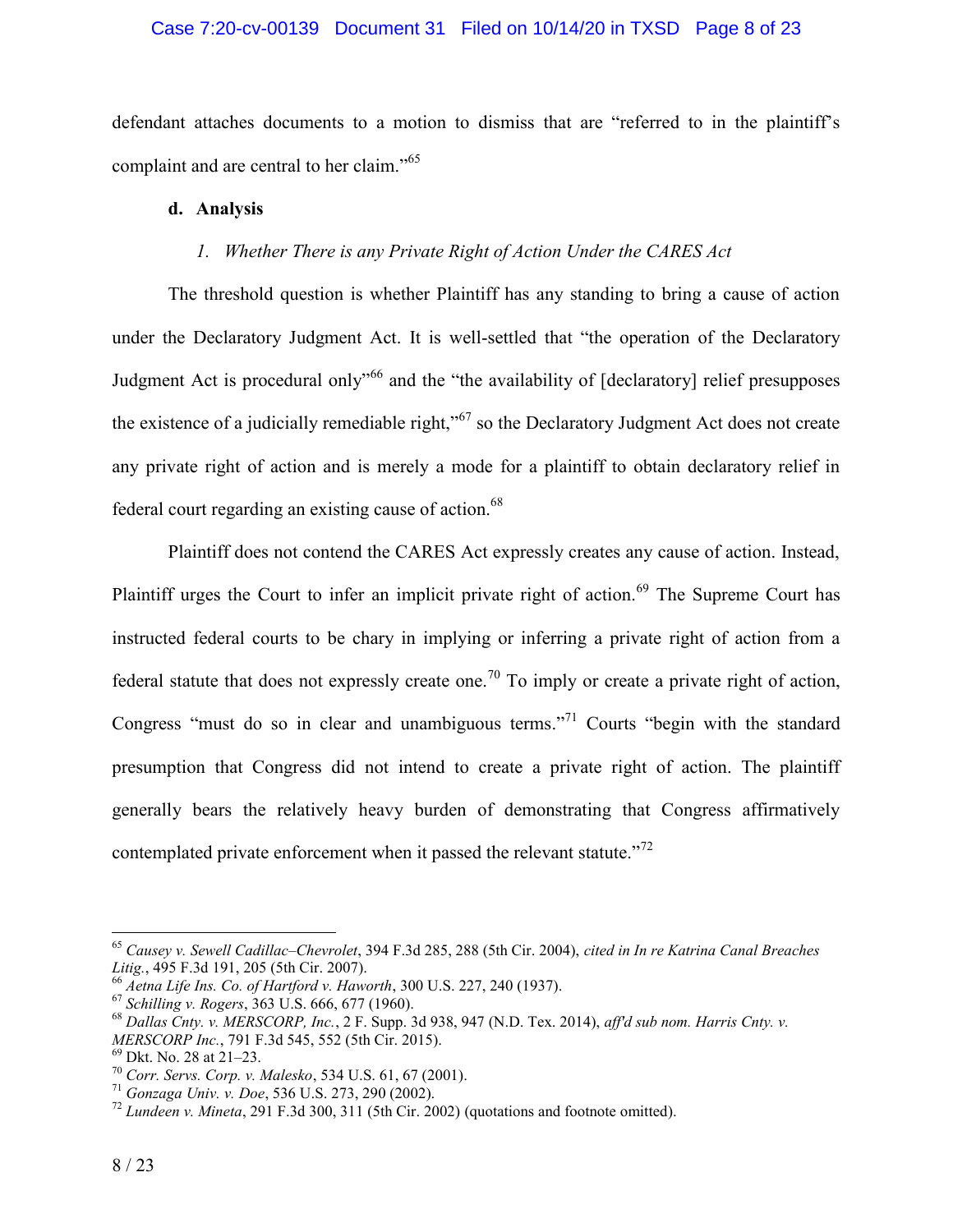Like substantive federal law itself, private rights of action to enforce federal law must be created by Congress. The judicial task is to interpret the statute Congress has passed to determine whether it displays an intent to create not just a private right but also a private remedy. Statutory intent on this latter point is determinative. Without it, a cause of action does not exist and courts may not create one, no matter how desirable that might be as a policy matter, or how compatible with the statute.<sup>73</sup>

To determine whether [courts] should infer a cause of action when one is not explicitly authorized by Congress, [courts] must answer the four questions posed by the Supreme Court  $\dots$  (1) whether the plaintiff is one of a class for whose especial benefit the statute was enacted; (2) whether there is an indication of legislative intent to create or deny such remedy; (3) whether such a remedy would be inconsistent with the underlying legislative purpose; and (4) whether the cause of action is one traditionally relegated to state  $\int_0^{74}$ 

The Supreme Court "has never refused to imply a cause of action where the language of the statute explicitly conferred a right directly on a class of persons," but "has been especially reluctant to imply causes of actions under statutes that create duties on the part of persons for the benefit of the public at large.<sup> $75$ </sup> "Statutes that focus on the person regulated rather than the individuals protected create 'no implication of an intent to confer rights on a particular class of person.'"<sup>76</sup> The Fifth Circuit characterizes this distinction as a difference between rights-creating and duties-creating language: "[t]he issue is whether the statute expressly identifies [a] class Congress intended to benefit or whether Congress has instead framed the statute simply as a general prohibition or a command."<sup>77</sup> In short, "[t]he question is not simply who would benefit from the Act, but whether Congress intended to confer federal rights upon those beneficiaries."<sup>78</sup>

<sup>73</sup> *Alexander v. Sandoval*, 532 U.S. 275, 286–87 (2001) (citations omitted).

<sup>74</sup> *Wright v. Allstate Ins. Co.*, 500 F.3d 390, 395 (5th Cir. 2007) (quotation omitted).

<sup>75</sup> *Cannon v. Univ. of Chi.*, 441 U.S. 677, 690 n.13 (1979).

<sup>76</sup> *Alexander*, 532 U.S. at 289 (quoting *California v. Sierra Club*, 451 U.S. 287, 294 (1981)).

<sup>77</sup> *Lundeen*, 291 F.3d at 311 (second alteration in original) (quotations and footnote omitted).

<sup>78</sup> *California v. Sierra Club*, 451 U.S. 287, 294 (1981).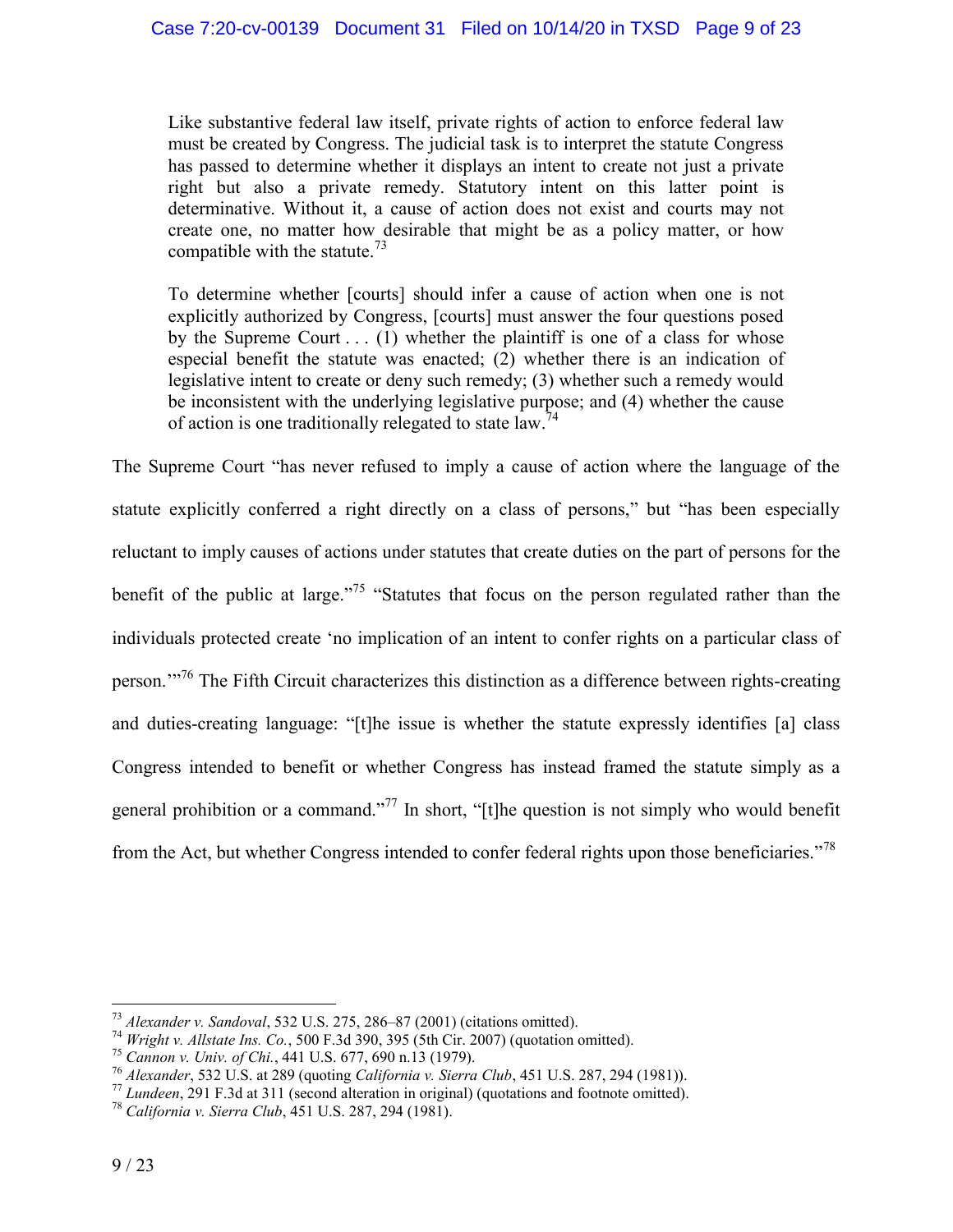Plaintiff argues that "[t]he language of the CARES Act unmistakably focuses on a

benefitted class—'An agent that assists an eligible recipient.'"<sup>79</sup> This statutory language must be

contextualized. The CARES Act modified the Small Business Act in part as follows:

(P) REIMBURSEMENT FOR PROCESSING.—

(i) IN GENERAL.—The Administrator shall reimburse a lender authorized to make a covered loan at a rate, based on the balance of the financing outstanding at the time of disbursement of the covered loan, of—

(I) 5 percent for loans of not more than \$350,000;

(II) 3 percent for loans of more than \$350,000 and less than \$2,000,000; and

(III) 1 percent for loans of not less than \$2,000,000.

(ii) FEE LIMITS.—**An agent that assists an eligible recipient** to prepare an application for a covered loan may not collect a fee in excess of the limits established by the Administrator. (iii) TIMING.—A reimbursement described in clause (i) shall be made not later than 5 days after the disbursement of the covered loan.

(iv) SENSE OF THE SENATE.—It is the sense of the Senate that the Administrator should issue guidance to lenders and agents to ensure that the processing and disbursement of covered loans prioritizes small business concerns and entities in underserved and rural markets, including veterans and members of the military community, small business concerns owned and controlled by socially and economically disadvantaged individuals (as defined in section  $8(d)(3)(C)$ ), women, and businesses in operation for less than 2 years.<sup>80</sup>

Pointing to this single clause of a sentence, buried four layers deep in a verbose statute, and

appearing only once as the language does not recur, Plaintiff argues that "[t]he PPP statute and SBA Regulations clearly spell out the rights and beneficiaries and thus creates an implied right of action."<sup>81</sup> As support, Plaintiff points to a nonbinding case that "neither impl[ied] nor suggest [ed] that [a statute] creates a private right of action for monetary damages."<sup>82</sup> Plaintiff points to no legislative history intimating concern for agent fees and no legislative purpose that would be served by recognizing an implied private right of action.<sup>83</sup> Indeed, even within the subsection Plaintiff points to, a legislative purpose is specifically identified in subparagraph (iv)

<sup>&</sup>lt;sup>79</sup> Dkt. No. 28 at 22 (citing 15 U.S.C. § 636(a)(36)(P)(ii)).

<sup>80</sup> Coronavirus Aid, Relief, and Economic Security Act, Pub. L. No. 116-136, § 1102, 134 Stat. 281, 293 (Mar. 27, 2020), 15 U.S.C. § 636(a)(1)(P)(ii) (emphasis added).

 $81$  Dkt. No. 28 at  $22-23$ .

<sup>82</sup> *First Pac. Bancorp, Inc. v. Helfer*, 224 F.3d 1117, 1128 (9th Cir. 2000), *cited in* Dkt. No. 28 at 22.

<sup>83</sup> *See* Dkt. No. 28 at 22–23.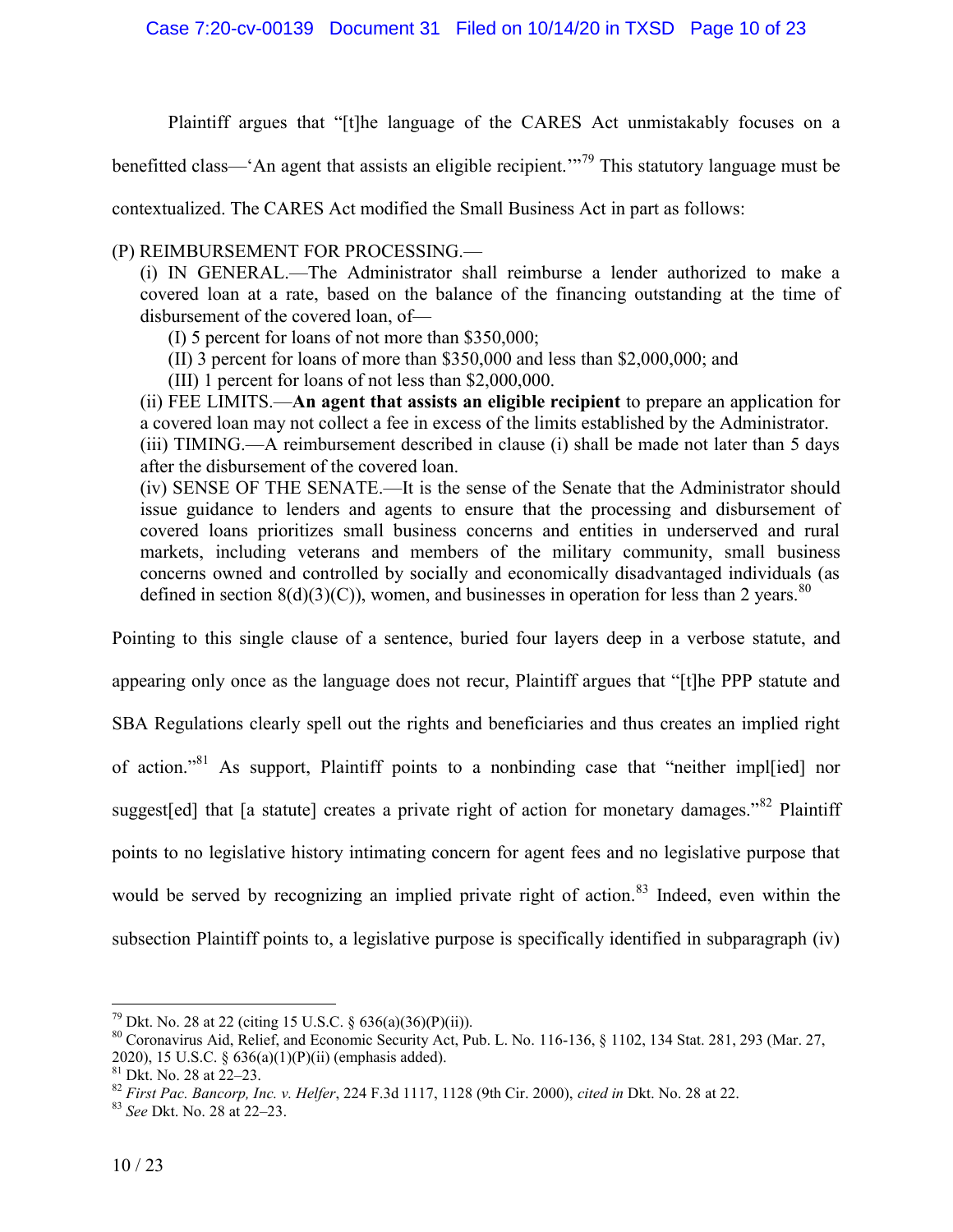## Case 7:20-cv-00139 Document 31 Filed on 10/14/20 in TXSD Page 11 of 23

that prioritizes "small business concerns"—lenders and agents are just the means to that end. Importantly, the "text of the CARES Act does not create any *entitlement* to agent fees; it only *limits* what may be paid to agents,"<sup>84</sup> so Plaintiff's claim of an entitlement and recognition of a private right of action to enforce that entitlement is simply unmoored from the text.

Instead, Plaintiff argues that it "has no other avenue of recompense" if agent fees are declared "discretionary" because that holding would, Plaintiff argues, "rende[r] all of the language devoted to defining the fees' parameters superfluous – an impermissible reading of the relevant texts."<sup>85</sup> But the conclusion that Plaintiff lacks a private right of action does not render agent fees discretionary. The Small Business Administration Administrator has supervisory and enforcement authority to enforce the provisions of the Small Business Act and its CARES Act amendments.<sup>86</sup> Indeed, it is precisely this administrative enforcement authority that "tend[s] to contradict a congressional intent to create privately enforceable rights . . . . The express provision of one method of enforcing a substantive rule suggests that Congress intended to preclude others."<sup>87</sup> The Court joins the preexisting consensus that "there is no private cause of action to enforce this [agent fee] provision of the CARES Act.<sup>88</sup> This holding is also consistent with the consensus of the Courts of Appeals that "the Small Business Act does not create a private right of action in individuals."<sup>89</sup>

<sup>84</sup> Dkt. No. 30 at 6, ¶ 2 (citing *Sport & Wheat, CPA, PA v. ServisFirst Bank, Inc.*, No. 3:20CV5425-TKW-HTC, 2020 WL 4882416, at \*1 (N.D. Fla. Aug. 17, 2020) (holding that agents are not entitled to agent fees) & *Johnson v. JPMorgan Chase Bank, N.A.*, No. 20-CV-4100 (JSR), 2020 WL 5608683, at \*7 (S.D.N.Y. Sept. 21, 2020) ("The Court finds that that language does not create an independent entitlement for agent fees; rather, it simply imposes a limit on the amount of fees an agent is permitted to collect  $\dots$ .").

<sup>85</sup> Dkt. No. 28 at 23.

<sup>86</sup> 15 U.S.C. § 650.

<sup>87</sup> *Alexander v. Sandoval*, 532 U.S. 275, 290 (2001).

<sup>88</sup> *Johnson*, 2020 WL 5608683, at \*8; *accord Profiles, Inc. v. Bank of Am. Corp.*, No. CV SAG-20-0894, 2020 WL 1849710, at \*7 (D. Md. Apr. 13, 2020); *Sport & Wheat*, 2020 WL 4882416, at \*3 (doubting that a private right of action exists).

<sup>89</sup> *Crandal v. Ball, Ball & Brosamer, Inc.*, 99 F.3d 907, 909 (9th Cir. 1996) (citing *Royal Servs., Inc. v. Maint., Inc.*, 361 F.2d 86, 92 (5th Cir. 1966) & *Searcy v. Hous. Lighting & Power Co.*, 907 F.2d 562 (5th Cir. 1990)); *United States v. Fid. Capital Corp.*, 920 F.2d 827, 838 n.39 (11th Cir. 1991).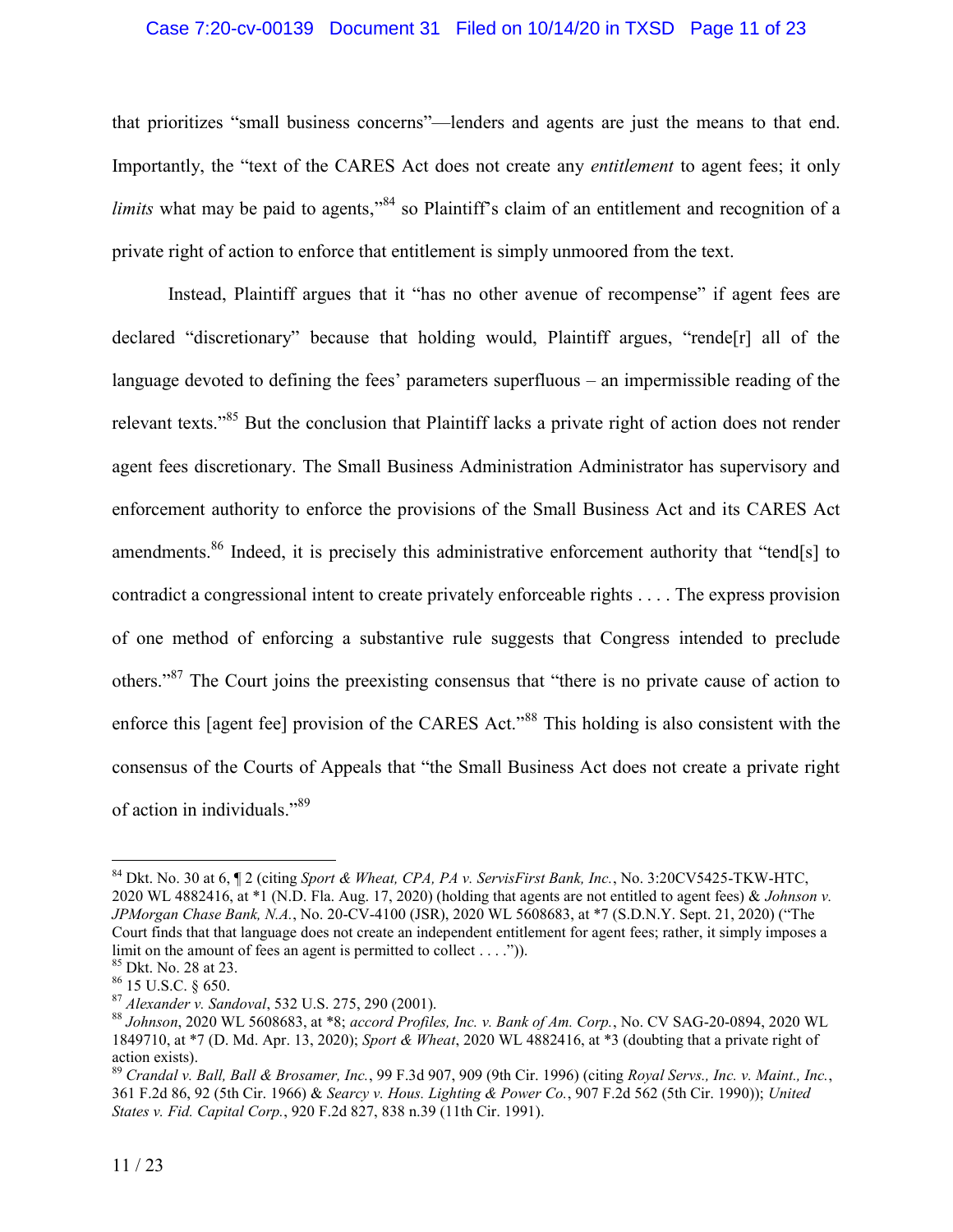## *2. Whether Plaintiff is Entitled to Receive Fees*

Assuming arguendo that Plaintiff can sue for a violation of the CARES Act, and because the analysis illuminates whether Plaintiff can assert state law claims.<sup>90</sup> the Court proceeds to analyze whether Plaintiff's complaint states a claim for nonpayment of agent fees pursuant to the CARES Act. Plaintiff alleges that it acted as the agent for its PPP loan applicant clients and that the Defendant bank lenders approved and funded the PPP loans, but that Defendants then withheld the agent fees required to be paid by the CARES Act and its implementing regulations.<sup>91</sup> In their motion to dismiss, Defendants point to statutes and regulations governing the PPP to argue that Plaintiff has failed to comply with the procedural requirements and complete the necessary paperwork to be entitled to agent fees.<sup>92</sup> In response, Plaintiff argues that the PPP statutes and regulations direct Defendants to pay agent fees and leave no room for discretion, and that PPP requirements supersede preexisting and conflicting rules.  $93$ 

The applicable statute as modified by the CARES Act provides, in a subsection entitled "Paycheck Protection loans:" "Except as otherwise provided in this paragraph, the [Small Business Administration] Administrator may guarantee covered loans under the same terms, conditions, and processes as a loan made under this subsection."<sup>94</sup> Another relevant subsection provides that "[a]n agent that assists an eligible recipient to prepare an application for a covered loan may not collect a fee in excess of the limits established by the Administrator.<sup>95</sup> Finally, one part of the Small Business Act not modified by the CARES Act requires loan applicants to

<sup>90</sup> *See Wigod v. Wells Fargo Bank, N.A.*, 673 F.3d 547, 581 (7th Cir. 2012) ("The absence of a private right of action from a federal statute provides no reason to dismiss a claim under a state law just because it refers to or incorporates some element of the federal law."). *But see Grochowski v. Phoenix Constr.*, 318 F.3d 80, 86 (2d Cir. 2003) ("Since in this case . . . no private right of action exists under the relevant statute, the plaintiffs efforts to bring their claims as state common-law claims are clearly an impermissible 'end run' around" federal law).

<sup>91</sup> Dkt. No. 16 at 9–10, ¶¶ 37–48.

<sup>&</sup>lt;sup>92</sup> Dkt. No. 18 at 17–18,  $\P$  25–29 (citing 15 U.S.C. §§ 636, 642 & 13 C.F.R. § 103.5(a)–(b)).

<sup>93</sup> Dkt. No. 28 at 12–18.

 $94$  15 U.S.C. § 636(a)(36)(B).

<sup>&</sup>lt;sup>95</sup> *Id.* § 636(a)(36)(P)(ii).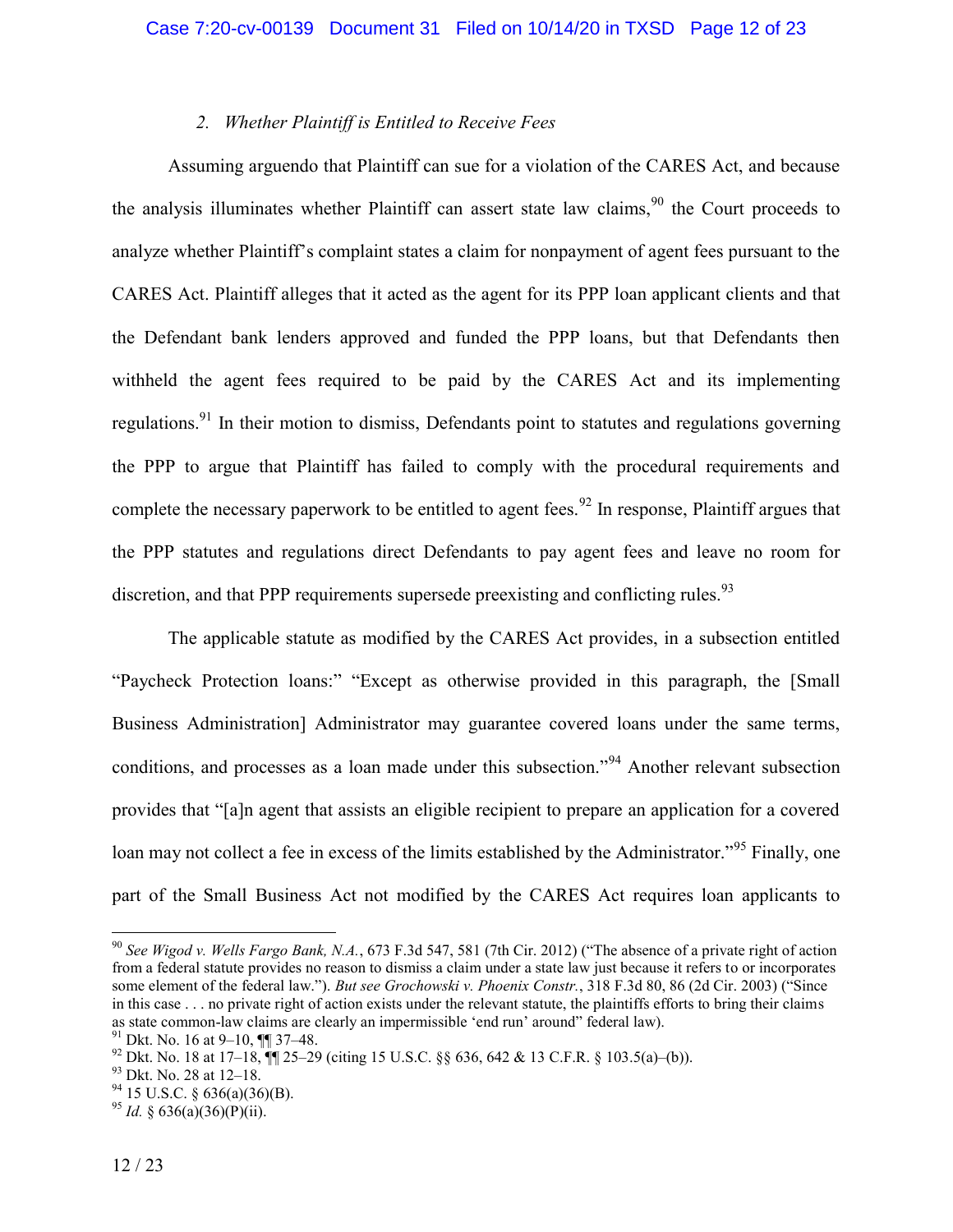## Case 7:20-cv-00139 Document 31 Filed on 10/14/20 in TXSD Page 13 of 23

"certify to the Administration the names of any attorneys, agents, or other persons engaged by or on behalf of such business enterprise for the purpose of expediting applications made to the Administration for assistance of any sort, and the fees paid or to be paid to any such persons."<sup>96</sup> The parties do not point to any other statute that governs agent fees or directs how they are to be paid, so the Court turns to the Small Business Administration's implementing regulations. Defendants emphasize 13 C.F.R. § 103.5(a), which provides in full:

Any Applicant, Agent, or Packager must execute and provide to SBA a **compensation agreement**, and any Lender Service Provider must execute and provide to SBA a Lender Service Provider agreement. Each agreement governs the compensation charged for services rendered or to be rendered to the Applicant or lender in any matter involving SBA assistance. SBA provides the form of compensation agreement and a suggested form of Lender Service Provider agreement to be used by Agents.<sup>97</sup>

Defendants argue the execution and delivery of the "compensation agreement" is a condition precedent to Defendants' liability for agent fees.<sup>98</sup> The Small Business Administration "provides" the form of compensation agreement" in Form 159 and has done so since  $1996.99$  Form 159 is designed to "to identify Agents and the fees and/or compensation paid to Agents" when an applicant applies for an SBA loan.<sup>100</sup>

To implement the PPP, the SBA issued its interim final rule on April 15, 2020, governing

agent fees, which provides:

Agent fees will be paid by the lender out of the fees the lender receives from SBA. Agents may not collect fees from the borrower or be paid out of the PPP loan proceeds. The total amount that an agent may collect from the lender for assistance in preparing an application for a PPP loan (including referral to the lender) may not exceed [a tiered rate structure].<sup>101</sup>

 $96$  15 U.S.C. § 642(1).

 $97$  13 C.F.R.  $\frac{8}{9}$  103.5(a) (emphasis added).

<sup>98</sup> Dkt. No. 18 at 17, ¶ 26.

<sup>&</sup>lt;sup>99</sup> Standards for Conducting Business With SBA, 61 Fed. Reg. 2679-01, 2,682 (Jan. 29, 1996) (codified at 13 C.F.R.  $§$  103.5(a)).

<sup>&</sup>lt;sup>100</sup> SMALL BUSINESS ADMINISTRATION, Form 159 (expires Aug. 31, 2021), https://www.sba.gov/document/sbaform-159-fee-disclosure-compensation-agreement.

<sup>&</sup>lt;sup>101</sup> Paycheck Protection Program, 85 Fed. Reg. at 20,816.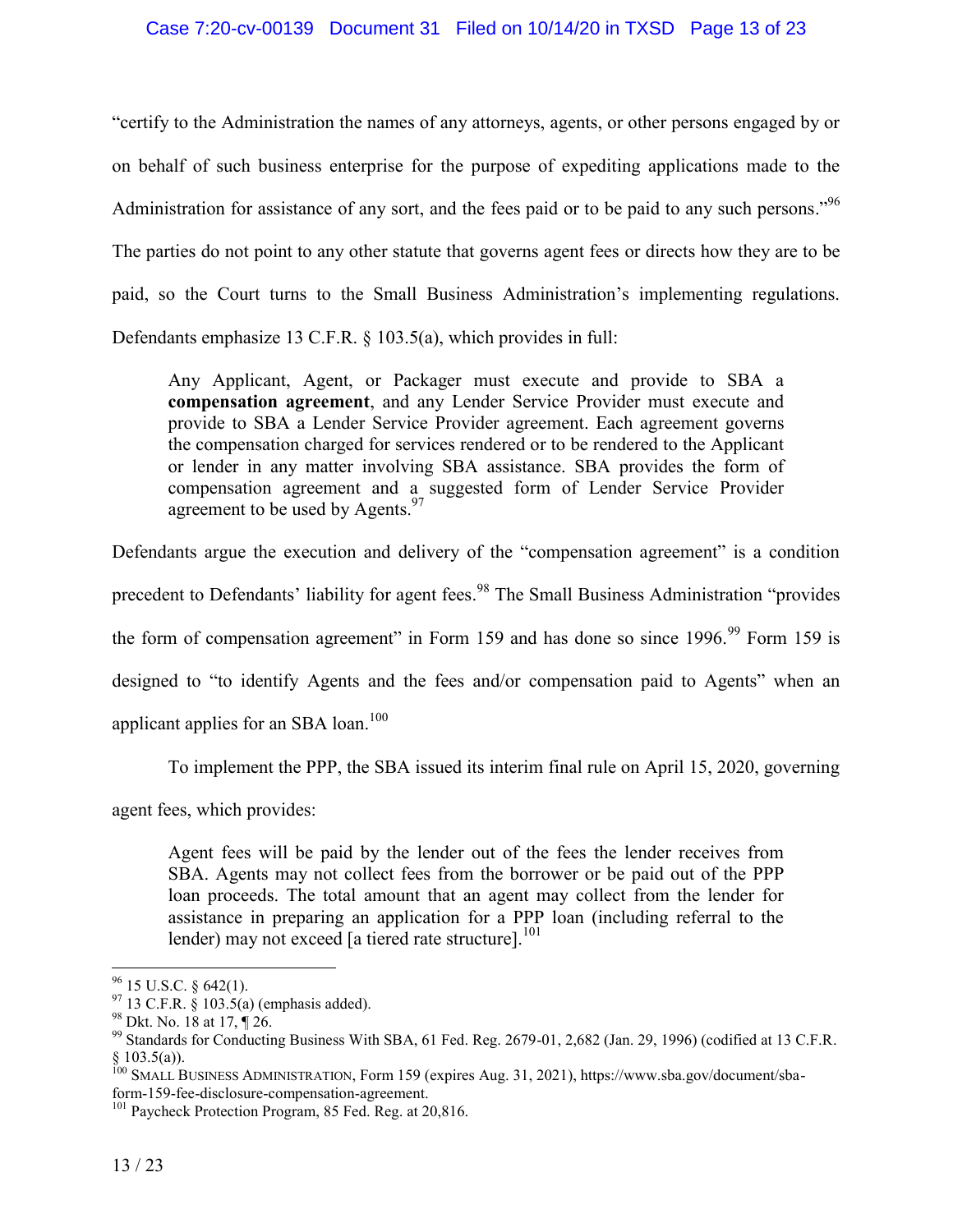#### Case 7:20-cv-00139 Document 31 Filed on 10/14/20 in TXSD Page 14 of 23

Plaintiff points out that "[t]he program requirements of the PPP identified in this rule temporarily supersede any conflicting Loan Program Requirement."<sup>102</sup> A "Loan Program Requirement" is any requirement imposed (such as by statute, regulation, standard operating procedure, or SBA form) on a financial institution lender, Certified Development Company that provides certain financing to small businesses, or microloan program participant that lends up to \$50,000 to small businesses.<sup>103</sup> Plaintiff argues that the "PPP loan program does not (and could not) require the use of Form 159—it is a plainly conflicting 'Loan Program Requirement.'<sup>104</sup>

The Court disagrees. First, nothing about the SBA requiring *agents* to complete a compensation agreement via Form 159 conflicts with requirements imposed upon *lenders* or Certified Development Companies; in other words, the requirement of 13 C.F.R. § 103.5(a) that agents execute a compensation agreement cannot be a "Loan Program Requirement" that conflicts with the PPP because Loan Program Requirements are imposed on lenders, not agents.

Plaintiff further argues that the "[t]he PPP supersedes SBA Form 159 for at least six reasons," but this argument is beside the point. The question is whether the PPP supersedes 13 C.F.R. § 103.5(a), not the form compensation agreement promulgated under that regulation. Even if the SBA's interim final rule disposed of *any* preexisting regulation that conflicts with the PPP and not merely conflicting Loan Program Requirements, the question would not be whether Form 159 conflicts with the PPP; the question is whether the PPP conflicts with the regulation that agents complete a compensation agreement to be entitled to agent fees. Plaintiff's argument that the PPP differs from traditional SBA loans in numerous ways is also beside the point.<sup>105</sup>

<sup>&</sup>lt;sup>102</sup> Dkt. No. 28 at 14 (quoting Business Loan Program Temporary Changes; Paycheck Protection Program, 85 Fed. Reg. 20811-01, 20,812 (Apr. 15, 2020)).

<sup>103</sup> 13 C.F.R. § 120.10.

<sup>&</sup>lt;sup>104</sup> Dkt. No. 28 at 14 (citing Dkt. No. 28-1 at 4, R16).

<sup>105</sup> *See* Dkt. No. 28 at 8–9 (discussing differences).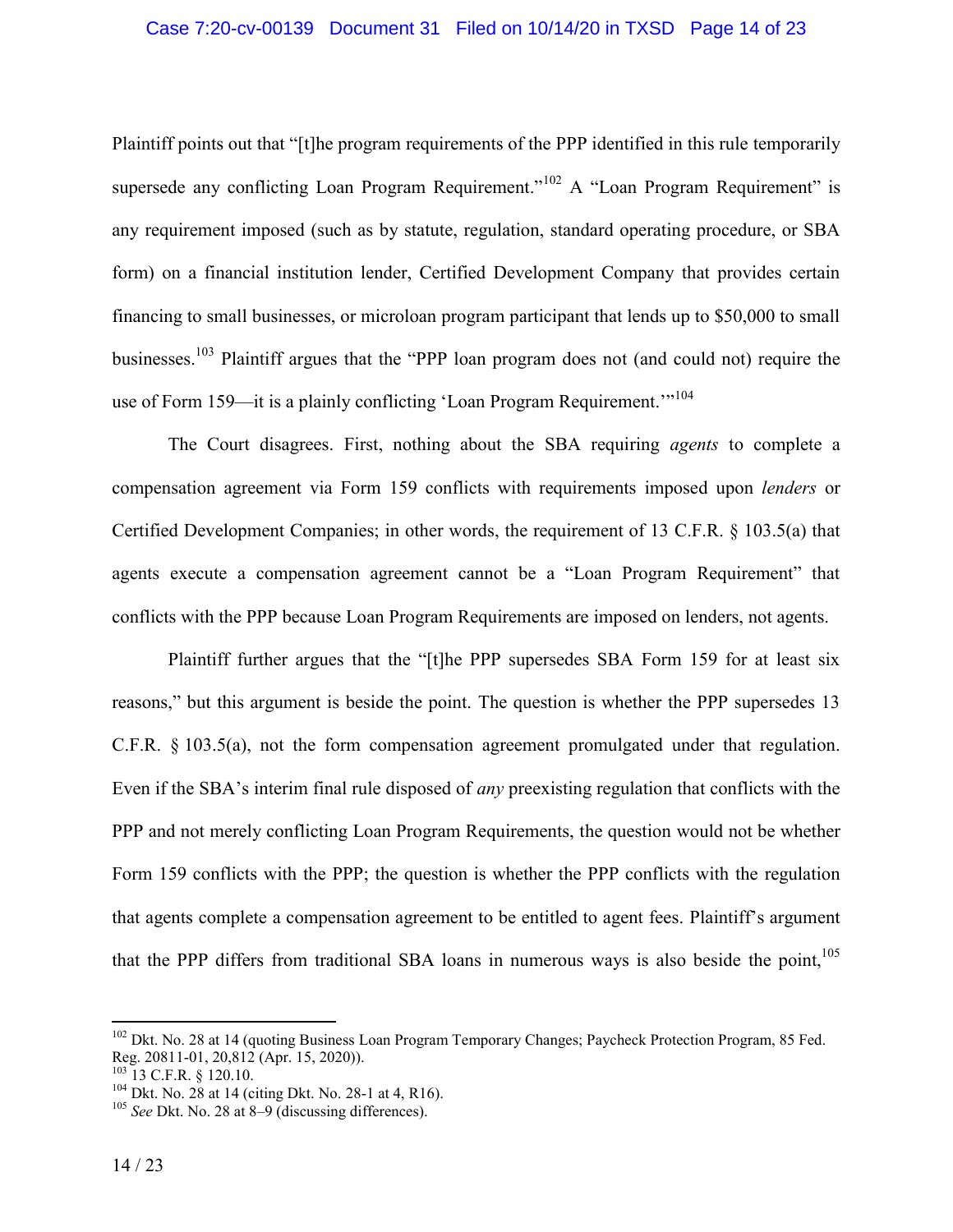### Case 7:20-cv-00139 Document 31 Filed on 10/14/20 in TXSD Page 15 of 23

<span id="page-14-0"></span>because the only matter of significance is whether there is a specific and direct conflict between the PPP and SBA laws and regulations governing agent fees. Even if the Form 159 compensation agreement the SBA provides is not updated for the latest changes in law, nothing in 13 C.F.R. § 103.5(a) excuses noncompliance with the regulation because of the Small Business Administration's inefficiency in updating the form.<sup>106</sup> Plaintiff's argument and appendix are addressed to differences between Form 159, and the SBA's traditional pre-PPP loan program, and the PPP, $107$  but Plaintiff does not show and fails to explain why anything in the PPP (or CARES Act) conflicts with the  $\S$  103.5(a) requirement that agents must execute the SBA's form compensation agreement. Accordingly, Plaintiff's argument that "the SBA Regulations identify all forms required and never includes or even mentions Form 159," is plainly wrong; SBA regulations require agents to "execute and provide to SBA a compensation agreement" that the SBA has promulgated as Form 159.<sup>108</sup> Plaintiff's argument that the SBA forms conflict with the PPP even extends to the awkward proposition that the SBA forms "evinc[e] unequivocal intent to supersede the provision of 15 U.S.C.  $\S$  642.<sup> $109$ </sup> Section 642 requires SBA loan applicants to certify the names of agents used during the application process and the section was not modified by the CARES Act.<sup>110</sup> Plaintiff cites no authority for the novel argument that a federal agency's forms could supersede a federal statute and the Court declines to recognize this argument. Plaintiff's argument further conflicts with the traditional interpretive canon that Congress is

<sup>106</sup> *See Johnson v. JPMorgan Chase Bank, N.A.*, No. 20-CV-4100 (JSR), 2020 WL 5608683, at \*7 n.16 (S.D.N.Y. Sept. 21, 2020) (rejecting the plaintiff's argument that Form 159 conflicts with the PPP because, "[f]irst, as the justquoted language [of Form 159] makes clear, the form must also be completed when an agent is paid by the lender precisely what the PPP contemplates. Second, even if plaintiffs were correct that this particular form is inapplicable to the PPP, that would not itself dispose of the requirement that agents and lenders enter into an agreement in order for agents to receive fees.").

<sup>107</sup> *See* Dkt. No. 28 at 14–18; Dkt. No. 28-1.

<sup>&</sup>lt;sup>108</sup> Standards for Conducting Business With SBA, 61 Fed. Reg. 2679-01, 2,682 (Jan. 29, 1996) (codified at 13 C.F.R. § 103.5(a)).

<sup>&</sup>lt;sup>109</sup> Dkt. No. 28 at 16–17; *see id.* at 18 (arguing "PPP applicants are exempted from every one of these requirements" under 15 U.S.C. § 642, but citing no authority and not explaining which traditional requirements the PPP exempts except for one unrelated requirement specifically exempted under 15 U.S.C. § 636(a)(36)(I)).  $110$  15 U.S.C. § 642(1).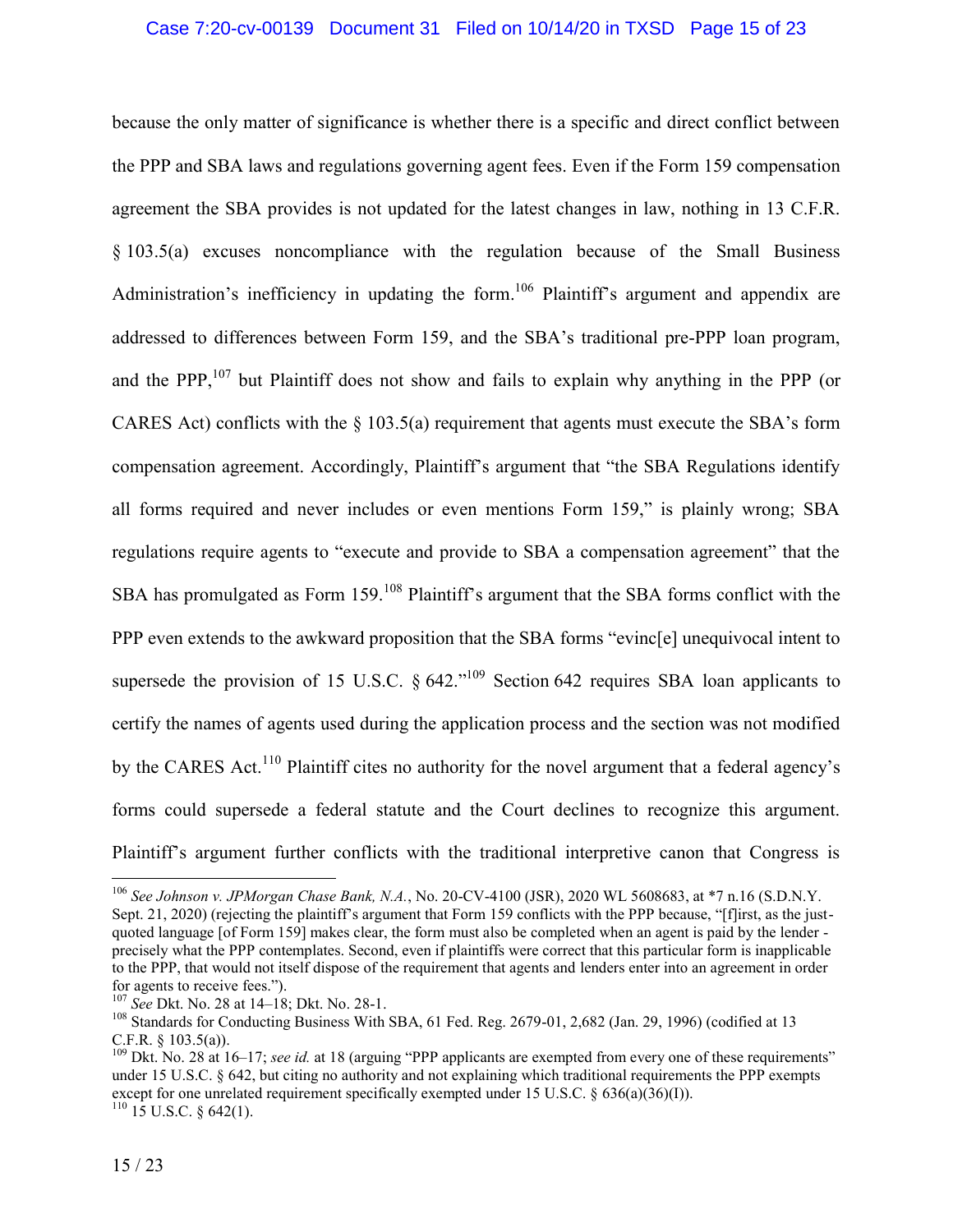### Case 7:20-cv-00139 Document 31 Filed on 10/14/20 in TXSD Page 16 of 23

presumed to be aware of existing law and federal regulations when it legislates—indeed, Congress specifically did away with certain SBA rules but not others in the CARES  $Act^{111}$ —and "any reasonable understanding of the statute's effect requires awareness of the preexisting legal regime."<sup>112</sup> Therefore, Congress's failure to explicitly abrogate either 13 C.F.R. § 103.5(a) or 15 U.S.C. § 642 supports an inference that Congress did not intend to repeal or modify these provisions.<sup>113</sup>

Even Plaintiff's argument that Form 159 plainly conflicts with the PPP is questionable, because Form 159 explains that the form "must be completed and signed by the SBA Lender and the Applicant whenever an Agent is paid by either the Applicant or the SBA Lender in connection with the SBA loan application."<sup>114</sup> Assuming Plaintiff is correct that Form 159 is out of step with the PPP and in need of updating, Form 159 nevertheless unambiguously provides that it must be completed when an agent is to be paid. Lastly, Plaintiff's plaintive argument that agents will be disentitled to their hard-earned fees and banks will veto any applicant's choice of agent carries no water.<sup>115</sup> To be entitled to agent fees, agents must simply comply with 13 C.F.R. § 103.5(a) in executing and delivering a compensation agreement, in addition to all other applicable requirements. $^{116}$ 

<sup>&</sup>lt;sup>111</sup> Coronavirus Aid, Relief, and Economic Security (CARES) Act, Pub. L. No. 116-136, § 1102(e), 134 Stat. 281, 294 (Mar. 27, 2020).

<sup>112</sup> *June Med. Servs. LLC v. Kliebert*, 158 F. Supp. 3d 473, 533 (M.D. La. 2016) (collecting cases); *cf. Whitman v. Am. Trucking Ass'ns*, 531 U.S. 457, 468 (2001) ("Congress, we have held, does not alter the fundamental details of a regulatory scheme in vague terms or ancillary provisions—it does not, one might say, hide elephants in mouseholes.").

<sup>113</sup> *See Tradeways, Ltd. v. U.S. Dep't of the Treasury*, Civ.A.No. ELH-20-1324, 2020 U.S. Dist. LEXIS 110737, at \*35–36 (D. Md. June 24, 2020) (collecting cases).

<sup>&</sup>lt;sup>114</sup> SMALL BUSINESS ADMINISTRATION, Form 159 at 1 (expires Aug. 31, 2021), https://www.sba.gov/sites/default/files/2020-08/Form%20159%20-%20%28FINAL%29%209.10.18-508.pdf; *see supra* note [106.](#page-14-0)

<sup>&</sup>lt;sup>115</sup> *See* Dkt. No. 28 at 3, 5, 8, 18.

<sup>116</sup> *Johnson v. JPMorgan Chase Bank, N.A.*, No. 20-CV-4100 (JSR), 2020 WL 5608683, at \*8 (S.D.N.Y. Sept. 21, 2020) (Rakoff, J.) ("[P]laintiffs are overlooking a third option: comply with the standard process and reach an agreement with the lender.").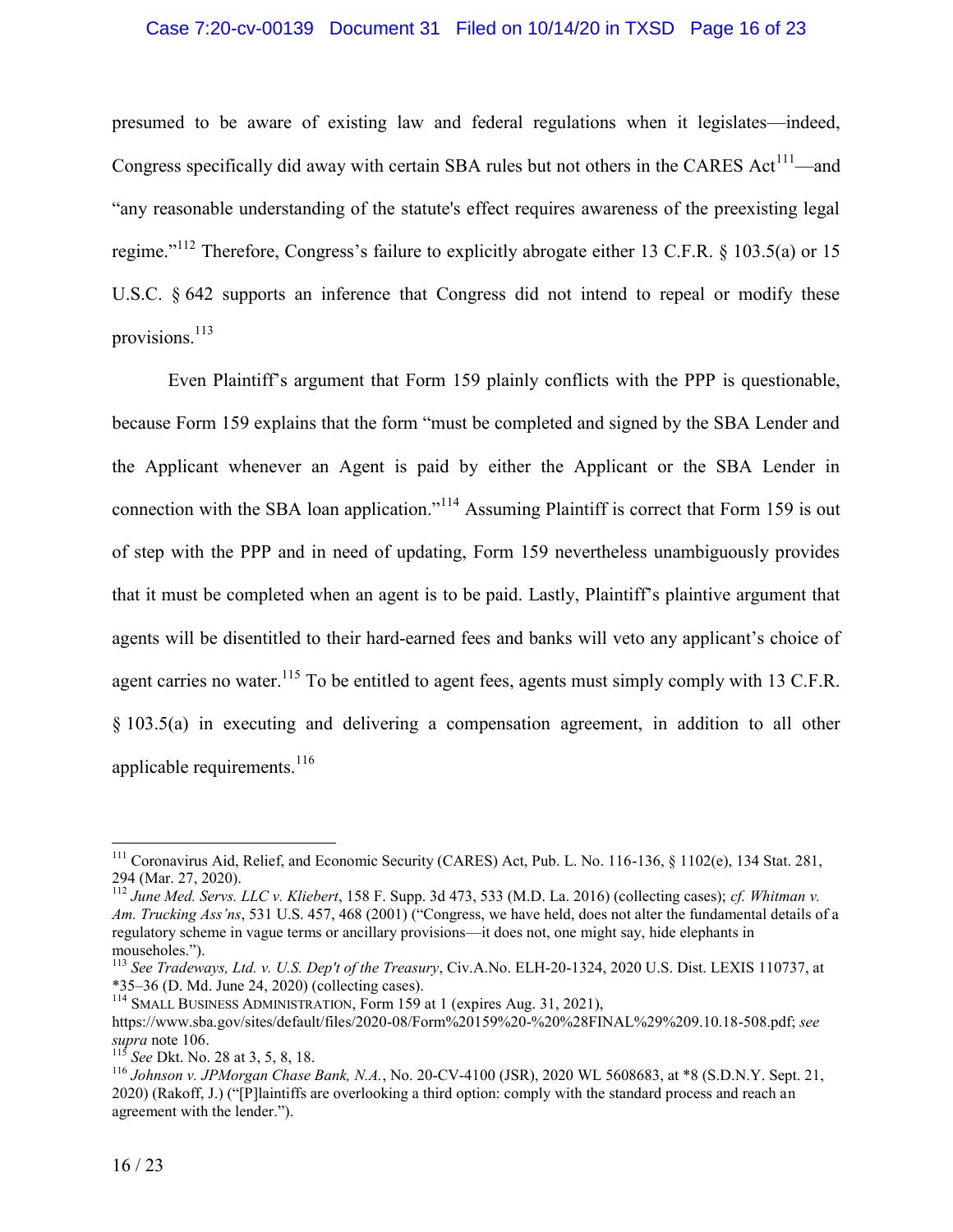## Case 7:20-cv-00139 Document 31 Filed on 10/14/20 in TXSD Page 17 of 23

The Court agrees with Defendants that "eliminating this requirement of advance agreement among lenders, agents, and applicants" would enable agents to "receive a fee simply by claiming they provided services (even if they did not)."<sup>117</sup> Plaintiff alleges that it assisted PPP applicants but not how it informed the banks that it acted as agent for the applicants.<sup>118</sup> In fact, Plaintiff argues that it could not inform Defendant banks of its involvement as the applicants' agent *without* Form 159.<sup>119</sup> Evidently, Plaintiff believed that it could serve as applicants' agent, kick its feet up and wait for the banks to issue PPP loans to successful applicants, and only *then* notify Defendant banks of its agency role and demand payment. The Court holds that that approach "is not how the PPP works, and it contradicts a common-sense interpretation of the relevant statutes and regulations."<sup>120</sup> This Court agrees that "[n]othing in [the Small Business Administration] regulations  $\dots$  is inconsistent with the [15 U.S.C. § 636(a)] requirement that an agent must first execute an agreement before receiving any agent fees."<sup>121</sup> In the absence of any allegation that Plaintiff executed the required compensation agreement, $122$  and in the absence of any private right of action under the CARES Act, the Court agrees with Defendants that Plaintiff fails to state a claim upon which relief can be granted for an alleged violation of the CARES Act or PPP.

<sup>117</sup> Dkt. No. 18 at 19, ¶ 32.

<sup>118</sup> *See* Dkt. No. 16 at 9–10, ¶¶ 37–48.

<sup>119</sup> *See* Dkt. No. 28 at 16–17; *cf.* Dkt. No. 18 at 21, ¶ 37 ("Had the SBA intended for every putative agent to receive an agent fee even in the absence of a compensation agreement, it would have required loan applicants to identify those agents. But Form 2483 does not ask borrowers to identify agents that assisted them; that information must instead be provided on the traditional Form 159 Compensation Agreement. That absence further speaks to the SBA's understanding that agents seeking compensation must enter into a traditional Section 7(a) Compensation Agreement with the lender.").

 $\overline{D}$  Dkt. No. 28 at 5.

<sup>121</sup> *Johnson v. JPMorgan Chase Bank, N.A.*, No. 20-CV-4100 (JSR), 2020 WL 5608683, at \*7 (S.D.N.Y. Sept. 21, 2020); *accord Sport & Wheat, CPA, PA v. ServisFirst Bank, Inc.*, No. 3:20CV5425-TKW-HTC, 2020 WL 4882416, at \*4 (N.D. Fla. Aug. 17, 2020) ("Form 159 does not conflict with the [SBA interim final rule] because (1) there is nothing in the IFR that prohibits the SBA Administrator from requiring use of the form."). <sup>122</sup> *See* Dkt. No. 16.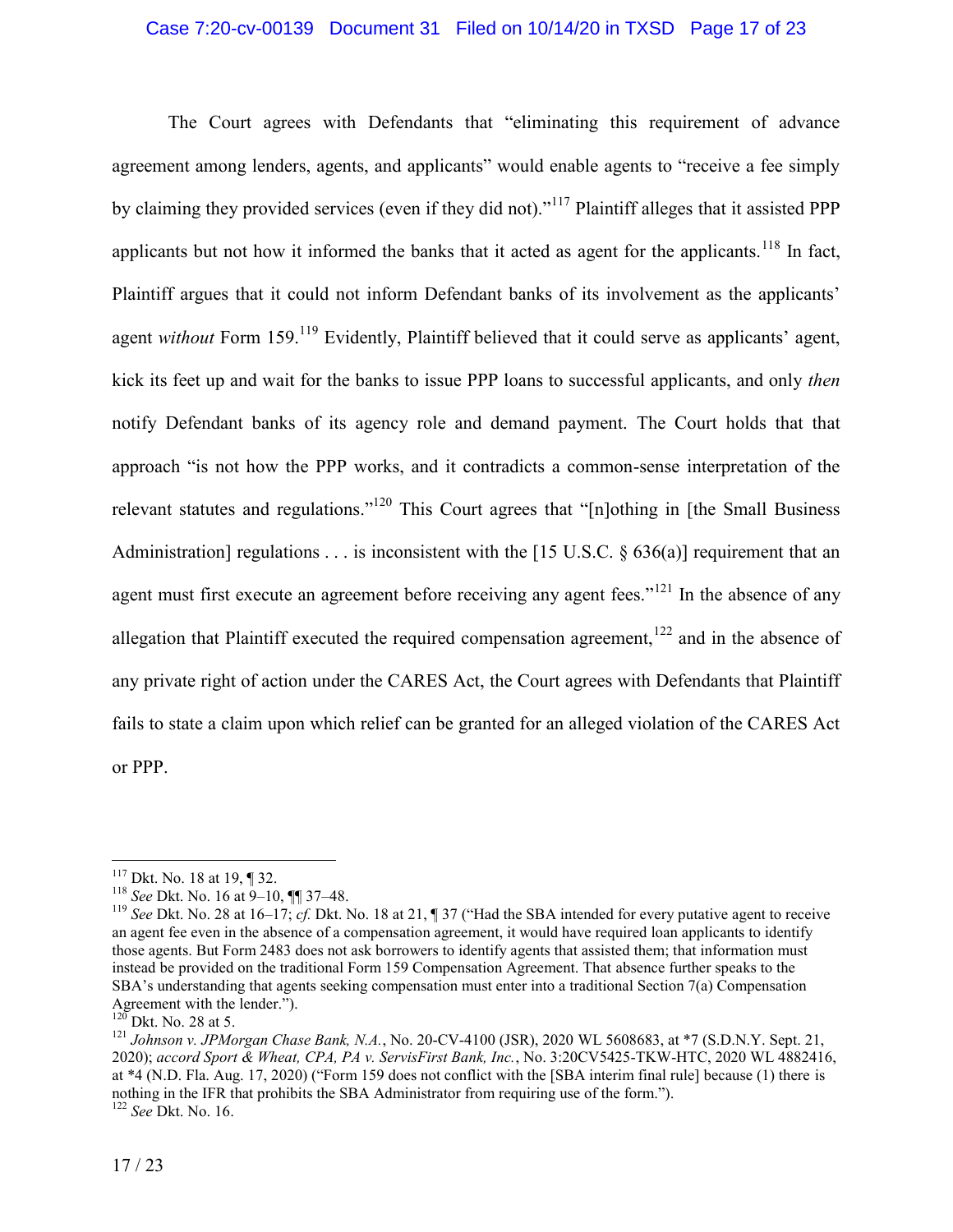### Case 7:20-cv-00139 Document 31 Filed on 10/14/20 in TXSD Page 18 of 23

Accordingly, Defendants' motion to dismiss Plaintiff's claims is **GRANTED** to the extent it seeks to dismiss claims that Defendants violated the CARES Act or PPP. Plaintiff's claim seeking declaratory relief for an alleged violation of the PPP (count I) and Plaintiff's claims seeking relief for violation of the CARES Act and Small Business Administration loan program (counts V and VI) are **DISMISSED WITH PREJUDICE**.

"Finally, [Plaintiff brings] various state law claims, almost all of which are predicated on [Plaintiff's] theory that the PPP entitles them to a portion of the lenders' fees. Largely because the PPP does not entitle plaintiffs to any portion of the lenders' fees (absent an agreement), each of these state law claims fails and must be dismissed."<sup>123</sup>

## *3. Conversion Claim*

Plaintiff claims conversion of funds.<sup>124</sup> Plaintiff cannot state a claim for conversion for two reasons: Plaintiff is not entitled to the funds and, even if Plaintiff was so entitled, Defendants' obligation would be dischargeable by ordinary payment of indebtedness, so a claim for conversion, which must designate specific chattel, would not obtain.

First, a claim for conversion requires Plaintiff to show that "the plaintiff owned, had legal possession of, or was entitled to possession of the property."<sup>125</sup> Plaintiff cannot show an entitlement to the funds for the reasons described in Section III.d.2.

Second, "[m]oney is subject to conversion only when it can be identified as a specific chattel and where there is an obligation to deliver the specific money in question or otherwise particularly treat the specific money. There is no conversion where an indebtedness may be

<sup>123</sup> *Johnson*, 2020 WL 5608683, at \*9.

<sup>&</sup>lt;sup>124</sup> Dkt. No. 16 at 15–17,  $\P$  78–91.

<sup>&</sup>lt;sup>125</sup> *Wells Fargo Bank Nw., N.A. v. RPK Capital XVI, L.L.C.*, 360 S.W.3d 691, 699 (Tex. App.—Dallas 2012, no pet.) (citing *Tex. Integrated Conveyor Sys. v. Innovative Conveyor Concepts, Inc.*, 300 S.W.3d 348, 365–66 (Tex. App.— Dallas 2009, pet. denied)).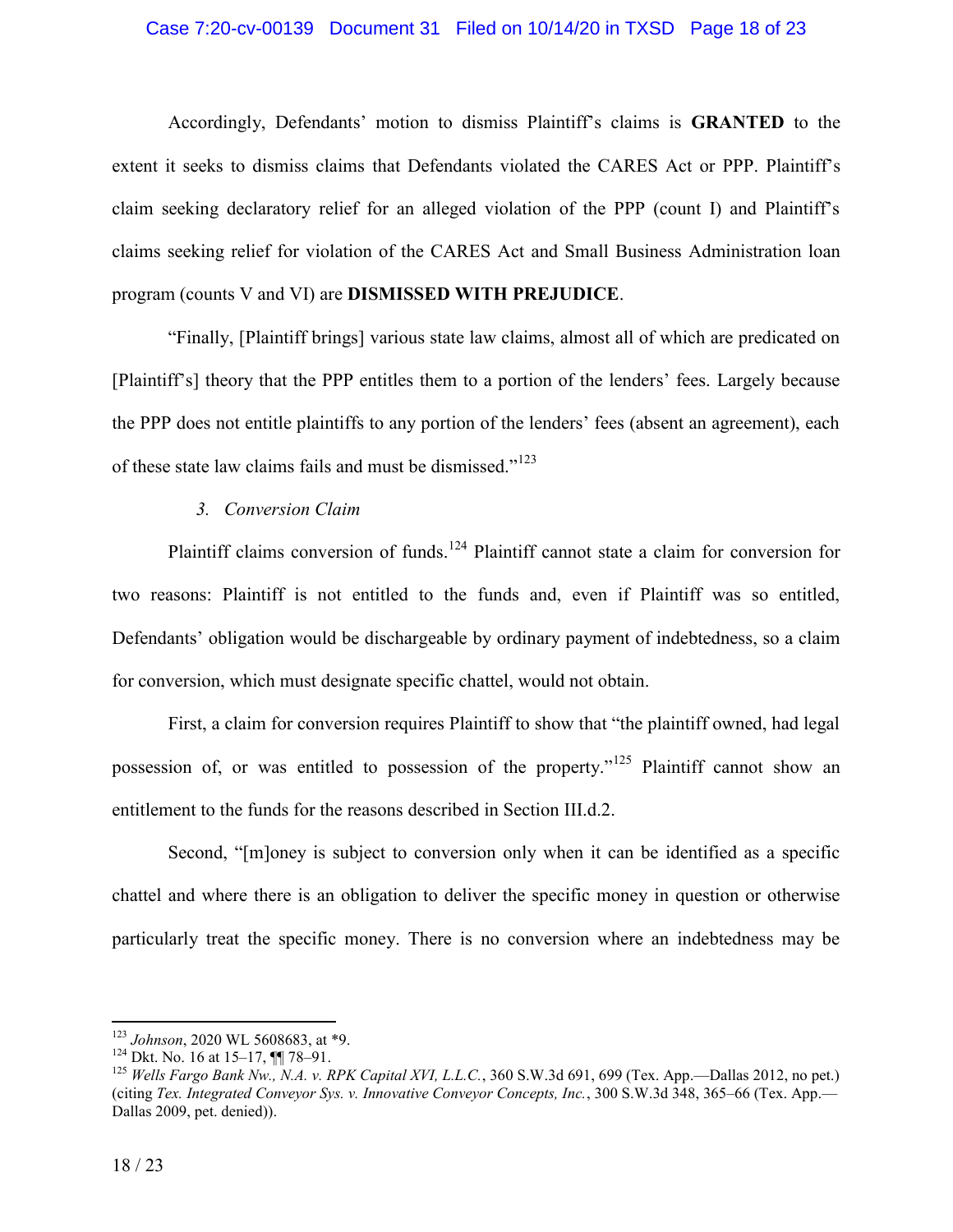### Case 7:20-cv-00139 Document 31 Filed on 10/14/20 in TXSD Page 19 of 23

discharged generally by the payment of money."<sup>126</sup> Plaintiff argues that the agent fees "are a segregated portion of the Lender Fees awarded through the SBA Regulations for a successfully funded PPP loan," in that the Small Business Administration transferred to Defendants three separate portions of loan funding, lender fees, and agent fees,  $127$  but Plaintiff's argument is equivalent to alleging entitlement to commission fees that a Texas Court of Civil Appeals has already rejected.<sup>128</sup> Plaintiff's claim could be discharged by an ordinary payment of money, therefore Plaintiff cannot state a claim for conversion.<sup>129</sup>

Defendants' motion to dismiss is **GRANTED** to the extent it seeks to dismiss Plaintiff's claim for conversion. Plaintiff's claim for conversion (count III) is **DISMISSED WITH PREJUDICE**.

## *4. Implied Contract Claim*

"To state a claim for breach of an implied contract, a plaintiff must plead the existence of a valid implied contract, performance or tendered performance by the plaintiff, breach of the implied contract by the defendant, and damages resulting from the breach."<sup>130</sup> The elements to establish the existence of an implied contract are the same as those to establish an express contract, namely, "(1) an offer, (2) an acceptance, (3) a meeting of the minds, (4) each party's consent to the terms, and (5) execution and delivery of the contract with the intent that it be mutual and binding." $^{131}$ 

Plaintiff argues that the elements of an implied contract can be inferred because Defendants participated in the PPP loan program "with the knowledge that the CARES Act and

<sup>126</sup> *Encinas v. Jackson*, 553 S.W.3d 723, 727 (Tex. App.—El Paso 2018, no pet.) (citation omitted).

<sup>127</sup> Dkt. No. 28 at 28.

<sup>128</sup> *Taylor Pipeline Constr., Inc. v. Directional Rd. Boring, Inc.*, 438 F. Supp. 2d 696, 708 (E.D. Tex. 2006) (citing *Gronberg v. York*, 568 S.W.2d 139, 144–45 (Tex. Civ. App.—Tyler 1978, writ ref'd n.r.e.). <sup>129</sup> *Id.* (collecting cases).

<sup>130</sup> *Electrostim Med. Servs. v. Health Care Serv. Corp.*, 614 F. App'x 731, 744 (5th Cir. 2015).

<sup>131</sup> *Id.* (quoting *Plotkin v. Joekel*, 304 S.W.3d 455, 476 (Tex. App.—Houston [1st Dist.] 2009, pet. denied)).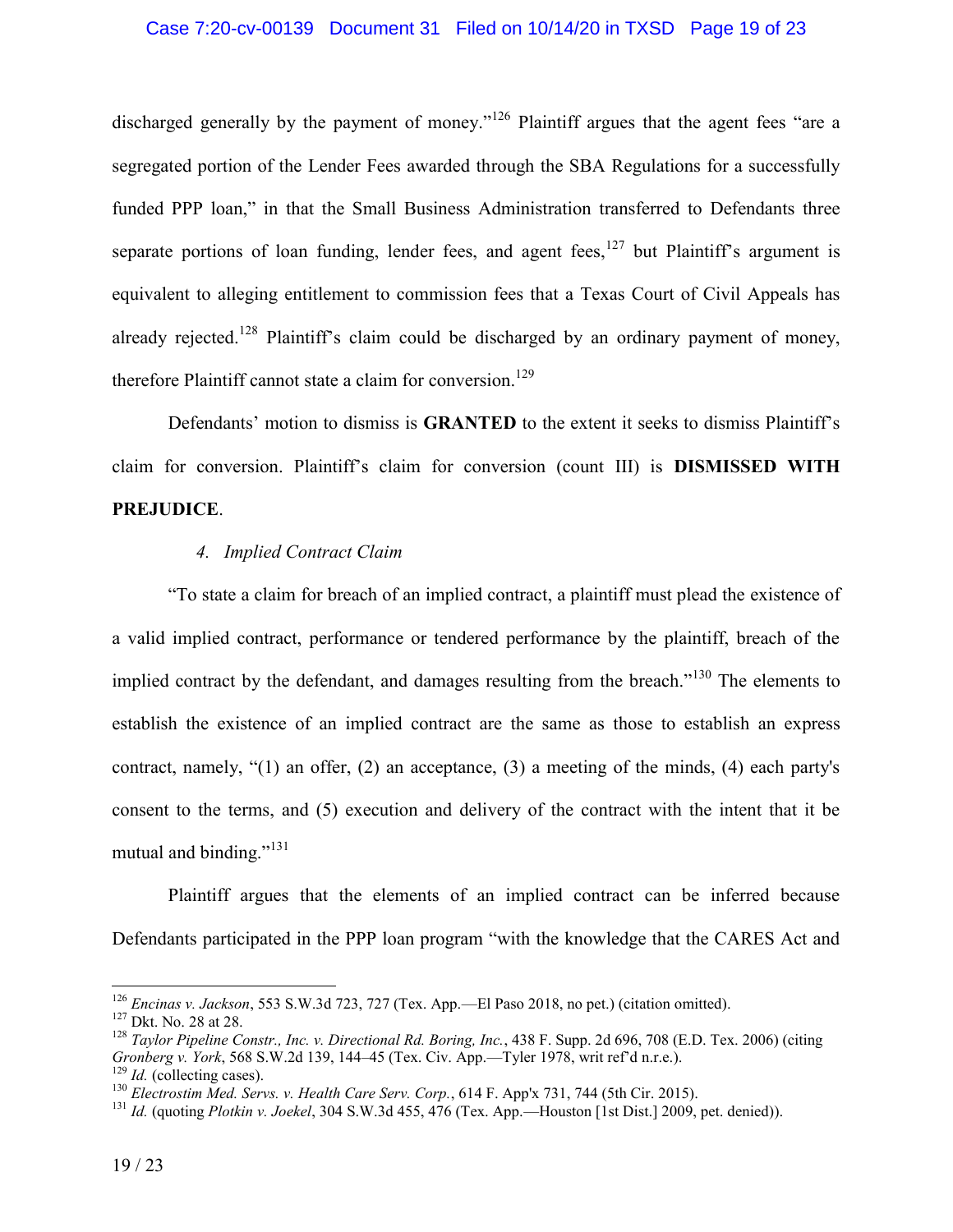### Case 7:20-cv-00139 Document 31 Filed on 10/14/20 in TXSD Page 20 of 23

SBA regulations obligated Defendants to pay the Agent Fees set by statute.<sup>"132</sup> For the reasons set forth in Section III.d.2, *supra*, Plaintiff's argument is incorrect and neither the CARES Act nor SBA regulations obligated Defendants to pay agent fees to Plaintiff in the absence of a compensation agreement. Accordingly, Plaintiff has failed to state a claim for breach of an implied contract<sup>133</sup> and Defendant's motion is **GRANTED** to the extent it seeks to dismiss this claim. Plaintiff's claim for breach of an implied contract (count IV) is **DISMISSED WITH PREJUDICE**.

## *5. Unjust Enrichment Claim*

Plaintiff claims unjust enrichment.<sup>134</sup> Plaintiff cannot state a claim for unjust enrichment for two reasons: Plaintiff cannot maintain a theory of unjust enrichment without other prevailing claims for relief, and the Court finds Defendants' retention of fees is not unjust.

First, unjust enrichment is not an independent claim for relief but rather a "theor[y] of recovery tied to other claims for relief and relevant to damages calculations."<sup>135</sup> Without any other prevailing claims to relief, Plaintiff is not entitled to unjust enrichment recovery.

Second, "[a]n action for unjust enrichment is based upon the equitable principle that a person receiving benefits which were unjust for him to retain ought to make restitution."<sup>136</sup> In other words, "[u]njust enrichment occurs when 'the person sought to be charged [has] wrongfully secured a benefit or [has] passively received one which it would [be] unconscionable

<sup>132</sup> Dkt. No. 28 at 30.

<sup>133</sup> *See Thymes v. Gillman Cos.*, No. 4:17-cv-02834, 2018 WL 1281852, at \*2, 2018 U.S. Dist. LEXIS 38817, at \*5– 6 (S.D. Tex. Mar. 9, 2018) (Lake, J.) ("Because Plaintiff has not pled facts that would plausibly support the elements of a breach of implied contract, Plaintiff fails to state a claim upon which relief may be granted."). <sup>134</sup> Dkt. No. 16 at 14–15,  $\P\P$  66–77.

<sup>135</sup> *Martinez v. Ethicon Inc.*, No. 7:19-cv-00164, 2020 WL 2113638, at \*4 (S.D. Tex. May 1, 2020) (Alvarez, J.) (citing *Walker v. Cotter Props., Inc.*, 181 S.W.3d 895, 900 (Tex. App.—Dallas 2006, no pet.)).

<sup>136</sup> *Bransom v. Standard Hardware, Inc.*, 874 S.W.2d 919, 927 (Tex. App.—Fort Worth 1994, writ denied).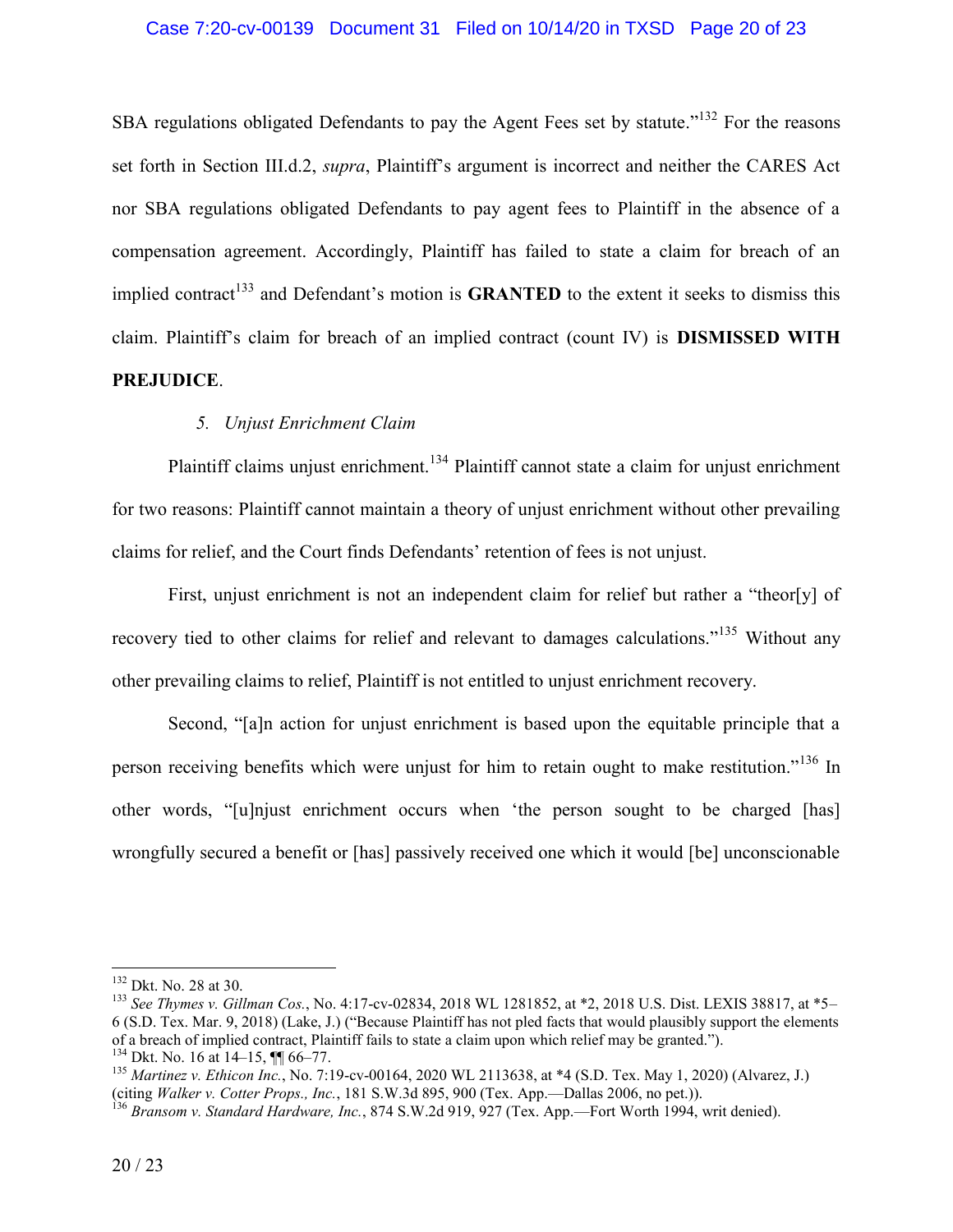## Case 7:20-cv-00139 Document 31 Filed on 10/14/20 in TXSD Page 21 of 23

to retain."<sup>137</sup> "A party may recover under the unjust enrichment theory when one person has obtained a benefit from another by fraud, duress, or the taking of an undue advantage."<sup>138</sup> If a complaint fails to "allege any conduct by [the defendant] that could be described as fraud, duress, or undue advantage," it fails to state a claim for relief.<sup>139</sup> Plaintiff's argument that Defendants took an undue advantage is entirely predicated on Defendants' alleged unjust withholding of agent fees,<sup>140</sup> specifically that Defendants allegedly "knew that the Agents were doing the work required to facilitate the loans [and] were entitled to be paid for their work" but nonetheless withheld agent fees.<sup>141</sup>

The Court holds that, even if Plaintiff advantaged Defendants by facilitating PPP applications, Defendants' retention of Plaintiff's claimed agent fees is neither an undue advantage nor unconscionable. "Unjust enrichment is not a proper remedy merely because it might appear expedient or generally fair that some recompense be afforded for an unfortunate loss to the claimant."<sup>142</sup> As an equitable theory of recovery, unjust enrichment necessitates some affront to "the sense of justice, decency, or reasonableness."<sup>143</sup> The Court declines to exercise its equitable powers to award Plaintiff fees when Plaintiff did not comply with the proper procedure to demonstrate its entitlement to agent fees. The Court finds Defendants' retention of fees does not affront justice, decency, or reasonableness because Plaintiff was never entitled to the fees.

<sup>137</sup> *In re Estate of Wallace*, No. 04-05-00567-CV, 2006 WL 3611277, at \*3 (Tex. App.—San Antonio Dec. 13, 2006, no pet.) (alterations in original) (quoting *City of Corpus Christi v. S.S. Smith & Sons Masonry, Inc.*, 736 S.W.2d 247, 250 (Tex. App.—Corpus Christi 1987, writ denied)).

<sup>138</sup> *Heldenfels Bros. v. City of Corpus Christi*, 832 S.W.2d 39, 41 (Tex. 1992).

<sup>139</sup> *Great Lakes Directional Drilling, Inc. v. CCI Sys.*, No. 2:14-cv-272, 2015 U.S. Dist. LEXIS 138960, at \*3 (S.D. Tex. Oct. 13, 2015) (Ramos, J.).

<sup>&</sup>lt;sup>140</sup> Dkt. No. 28 at  $26-27$  (citing Dkt. No. 16,  $\P$  67, 69, 72, 74–75).

<sup>141</sup> *Id.* at 26.

<sup>142</sup> *Heldenfels Bros.*, 832 S.W.2d at 42 (quotation omitted).

<sup>143</sup> *Unconscionable*, BLACK'S LAW DICTIONARY (11th ed. 2019); *see In re Estate of Wallace*, No. 04-05-00567-CV, 2006 WL 3611277, at \*3 (Tex. App.—San Antonio Dec. 13, 2006, no pet.).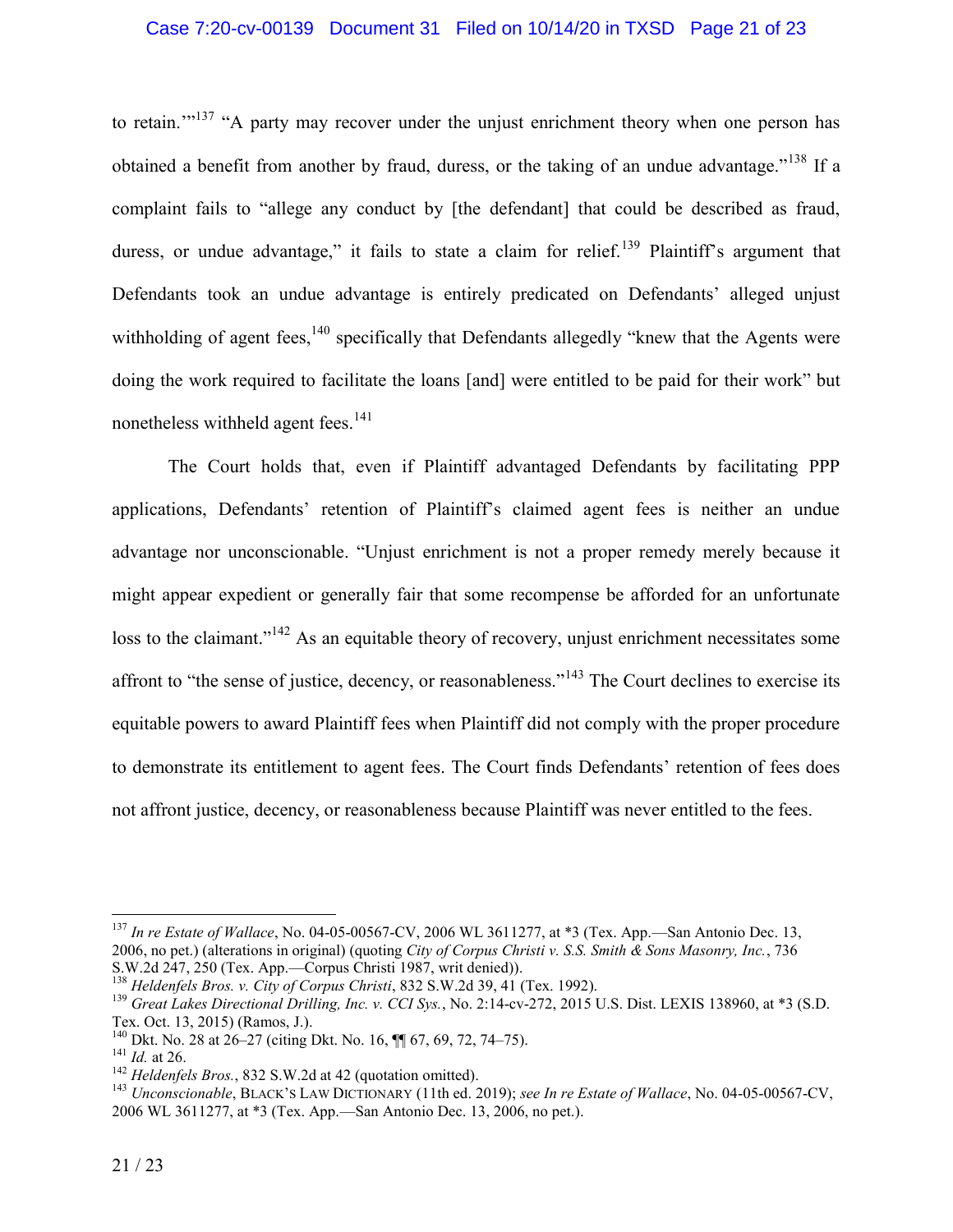Accordingly, Defendants' motion to dismiss is **GRANTED** to the extent it seeks to dismiss Plaintiff's claim for unjust enrichment. Plaintiff's claim for unjust enrichment (count II) is **DISMISSED WITH PREJUDICE**.

## *6. Class Action Allegations*

Plaintiff makes class action allegations and seeks to represent a class of similarly situated individuals and entities.<sup>144</sup> The Court is to determine "maintainability of the class action at what has been called the earliest pragmatically wise moment."<sup>145</sup> However, even if the Court denies the lead plaintiff's claim, such a finding does not necessarily "preclud[e] their serving as adequate representatives" of the class.<sup>146</sup> "The relevant inquiry is whether the plaintiffs maintain a sufficient interest in, and nexus with, the class so as to ensure vigorous representation."<sup>147</sup> Accordingly, because Defendants do not move to dismiss Plaintiff's class allegations,<sup>148</sup> the Court assumes Defendants do not challenge Plaintiff's ability to represent a class of similarly situated individuals. Nevertheless, "[i]n determining whether a party would be an adequate class representative, courts [inquire] whether the representative's interests are coextensive with those of the class."<sup>149</sup> Plaintiff as class representative must satisfy Federal Rule of Civil Procedure 23(a), but the Court doubts that Plaintiff can serve as an adequate class representative. Accordingly, the Court's September 4, 2020 order staying discovery remains in effect,  $150$  and parties shall appear at the initial pretrial and scheduling conference on **November 10, 2020, at** 

<sup>144</sup> Dkt. No. 16 at 10–13, ¶¶ 49–60.

<sup>145</sup> *Huff v. N.D. Cass Co. of Ala.*, 485 F.2d 710, 712 (5th Cir. 1973) (en banc) (quotation omitted).

<sup>146</sup> *Roper v. Consurve, Inc.*, 578 F.2d 1106, 1112 (5th Cir. 1978).

 $^{147}$  *Id*<sup> $\cdot$ </sup>

<sup>148</sup> *See* Dkt. No. 18.

<sup>149</sup> *In re S. Cent. States Bakery Prod. Antitrust Litig.*, 86 F.R.D. 407, 417 (M.D. La. 1980); *see E. Tex. Motor Freight Sys. Inc. v. Rodriguez*, 431 U.S. 395, 403 (1977) (quotation omitted) ("As this Court has repeatedly held, a class representative must be part of the class and possess the same interest and suffer the same injury as the class members.").

 $150$  Dkt. No. 25.